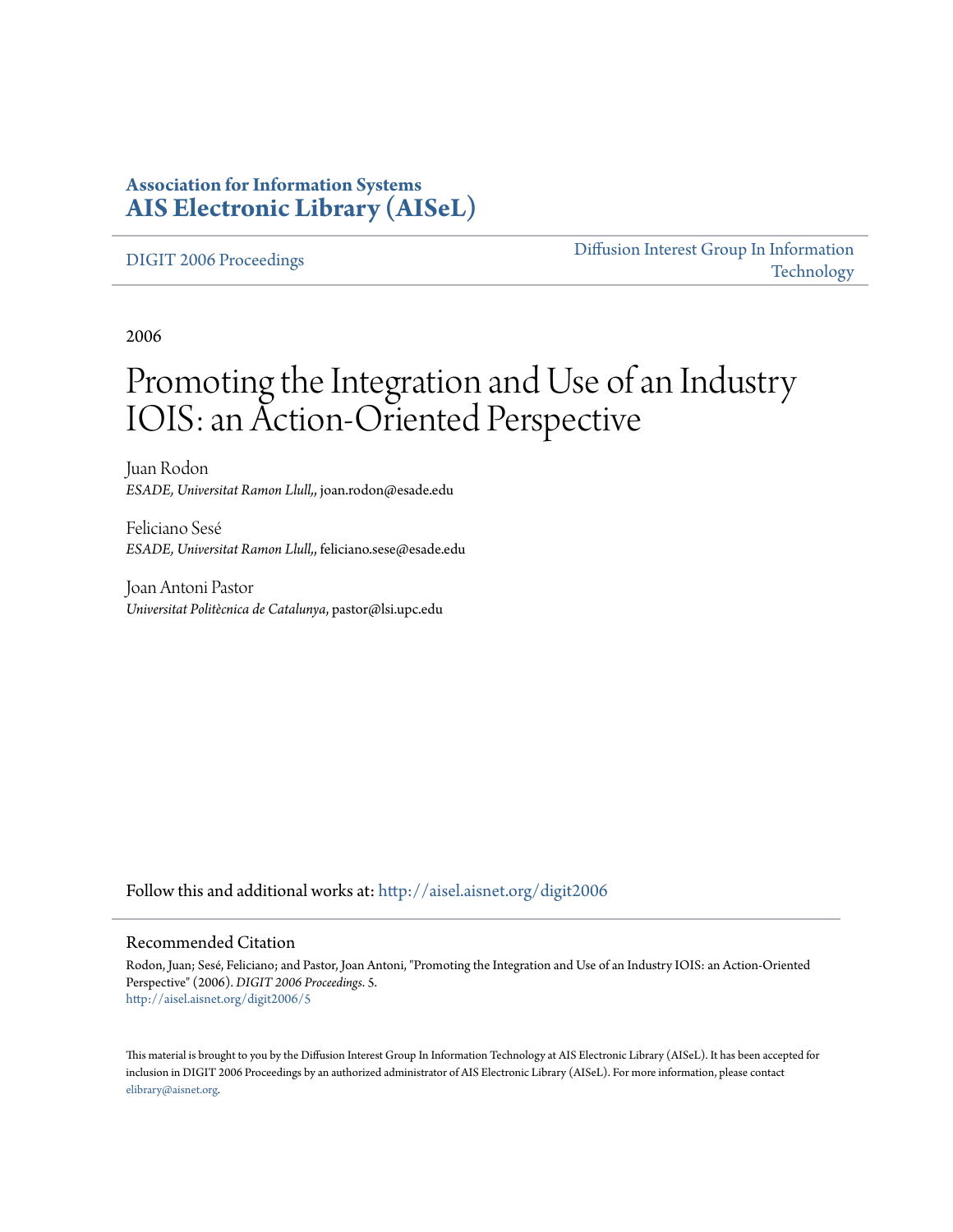# Promoting the Integration and Use of an Industry IOIS: an Action-Oriented Perspective

Juan Rodon, ESADE, Universitat Ramon Llull, joan.rodon@esade.edu Joan Antoni Pastor, Universitat Politècnica de Catalunya, pastor@lsi.upc.edu Feliciano Sesé, ESADE, Universitat Ramon Llull, feliciano.sese@esade.edu

#### **Abstract**

*The main reason for the failure of an industry inter-organizational information system (IOIS) is the low rate of adoption and use of the IOIS. Literature on IOIS has proposed primarily factor-based models to explain the adoption decision or the extent of use. In this paper we argue that a processual view is lacking for IOIS literature. We conduct a case study of an industry IOIS at the Seaport of Barcelona, which supports the message exchanges among the port agents operating in the Seaport. Using grounded theory research approach, we conceptualize the strategies adopted by managers of the IOIS in order to promote the integration of port agents' systems with the IOIS and its further use. We then use action-oriented diagrams to structure and report on those strategies. Finally, drawing on mutual adaptation literature, we regard those strategies as adaptations to conform to three types of misalignments: technical, delivery system and value.* 

**Keywords**: IOIS, Integration, Use, Adaptation, Grounded Theory, Action-Oriented Diagram

#### **1 Introduction**

An industry inter-organizational information system (IOIS) is a type of system that it is set up, organized and used by firms of the same industry. The main reason for the failure of an industry IOIS is that firms of the industry do not adopt or use it. Although literature on IOIS is extensive, it has mainly proposed factor-based models that explain the non-adoption decision or the extent of use of the IOIS, but has rarely tackled its processual nature (Rodon 2006).

This paper is in line with Robey's call for use of inductive theory building to examine "how IT is used, not whether it is adopted or not" (Robey 2003). Instead of focusing on factors that determine the adoption and use of IOIS, we focus on the actions that are performed when certain conditions –i.e. problems in the use of the system– are present and their consequences. Such actions influence how the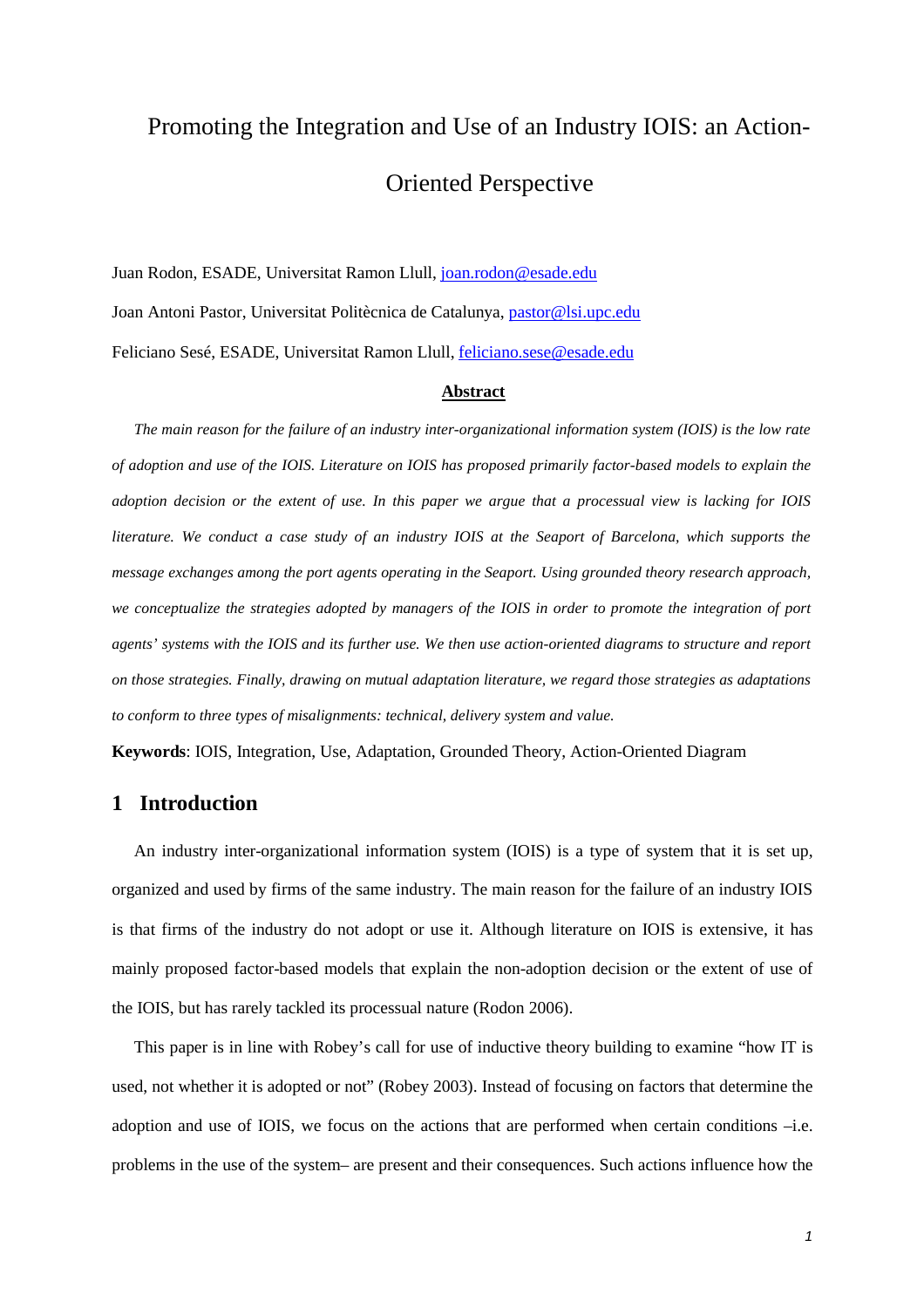technology is put to use. This research follows the principles of grounded theory as developed by Strauss and Corbin (1998). In addition, we use action-oriented diagrams (Axelsson and Goldkuhl 2004) to report on the strategies adopted to promote the integration of pre-existing systems with an industry IOIS and its further use. Those strategies are deliberate or purposeful acts that are taken to resolve a problem –i.e. non-use– and, in doing so, change the conditions and the phenomenon in some way (Strauss and Corbin 1998). These problems owe to misalignments between the IOIS and the adopters' systems, business processes, interests, etc. These strategies may serve as a guide for practitioners.

The structure of the paper is as follows. We first review the literature on IOIS implementation and use, and on action-oriented perspectives next. We then present the research methodology. The next section introduces the background of the case study, followed by the results. The discussion section integrates the results with insights from mutual adaptation literature. Finally the paper presents the contributions and conclusions.

#### **2 Literature review**

#### **2.1 Literature on IOIS**

Diffusion of innovations (Rogers 1995) has been widely applied in the study of IS implementation in organizational (Cooper and Zmud 1990;Kwon and Zmud 1987) as well as inter-organizational contexts (Iacovou et. al. 1995;Premkumar and Ramamurthy 1995). These studies have mainly proposed factors-based models for IOIS adoption, implementation and use. Some authors, however, give arguments against such models and propose that the study of IOIS requires us to focus on critical process features (Kurnia and Johnston 2000;Lyytinen and Damsgaard 2001). Such a processual view allows us to provide explanations of reality in terms of sequence of events, activities and choices leading to an outcome that describe how things change during the duration of the phenomenon –i.e. IOIS implementation (Markus and Robey 1988).

There is some research on IOIS, which has viewed the integration of EDI with internal systems as a set of recurring phases, where each phase means more integration indicating more control and more efficiency (Angeles and Nath 2000;Swatman et. al. 1994). This research however, conceptualizes the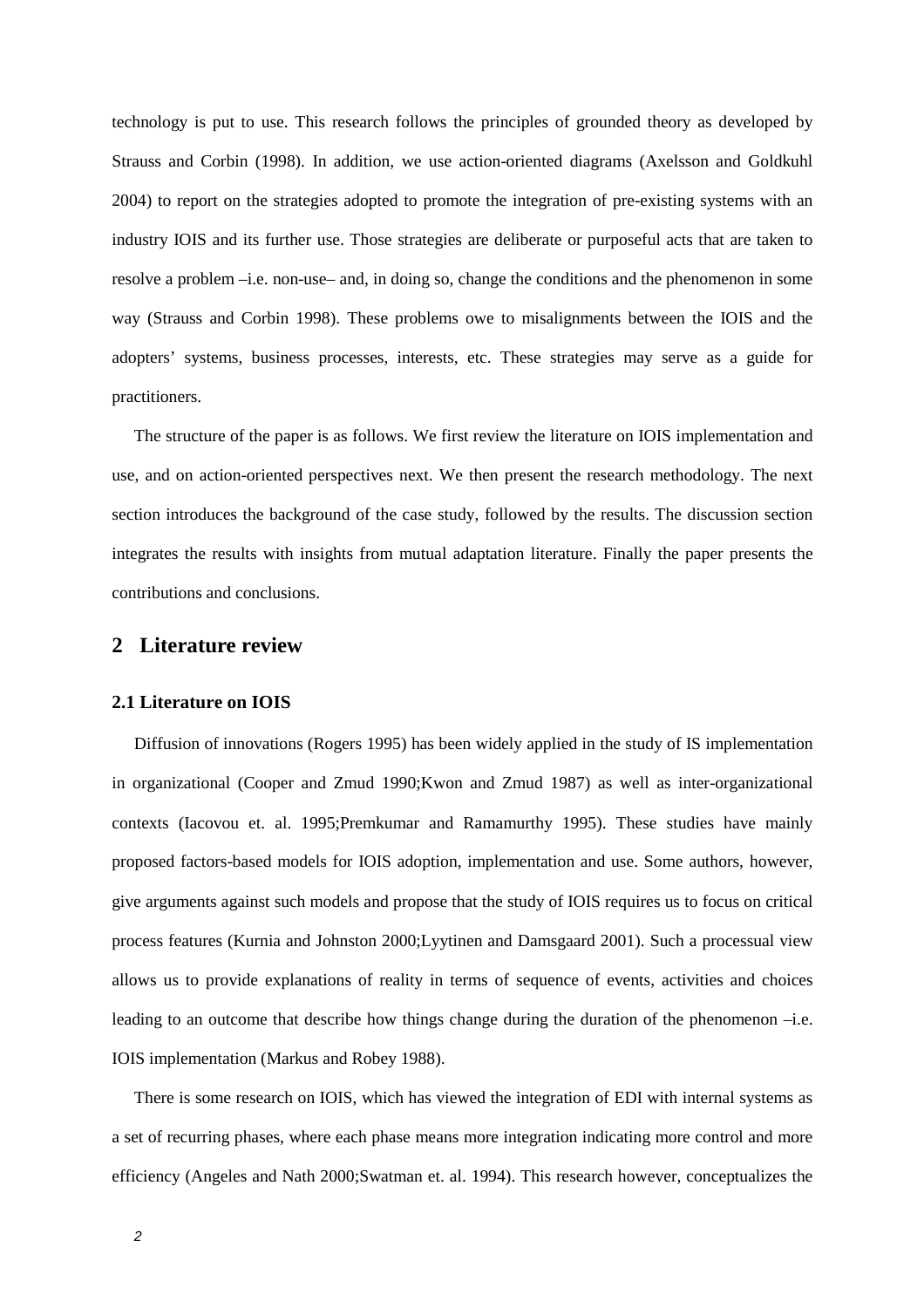process as a set of stages, but not in terms of sequences or shifts in the nature of action. On the other hand, literature on IOIS use is inspired by the work of Massetti and Zmud (1996) who conceptualize the extent of IOIS use as having four precursors: volume, breadth, diversity, and depth. This conceptualization, however, does not tackle the processual nature of use we adopt in this paper.

#### **2.2 Action-oriented perspective**

In line with Lyytinen & Damsgaard (2001) and Kurnia & Johnston (2000) we regard that success or failure in IOIS implementation cannot be explained with a fix set of independent factors; rather, complex dynamics and processes that involve different actors (people, technologies, standards, rules) may better explain success or failure. These authors argue that research on IOIS requires contextual studies and the adoption of a processual view that places emphasis on the interaction of technology and organizations (Kurnia and Johnston 2000;Lyytinen and Damsgaard 2001). Such a processual view allows us to provide explanations of reality in terms of sequence of events, activities and choices leading to an outcome that describe how things change during the duration of the phenomenon –i.e. IOIS implementation (Markus and Robey 1988).

Grounded theorists call for theories that take account of basic social processes, which are summaries of the patterned, systematic uniformity of social life which people experience (Goulding 2002). Symbolic interactionism asserts that "the essence of society lies in an ongoing process of action, not in a posited structure of relations. Without action, any structure of relations between people is meaningless. To be understood, a society must be seen and grasped in terms of the action that compromises it" (Blumer 1969, p.71). Accordingly, action-oriented frameworks are adequate instruments for the creation of knowledge with practical value (Agerfalk et. al. 2006). Grounded theorists (Strauss and Corbin 1998), who were strongly influenced by interactionist and pragmatist writings, propose an action-paradigm model to explain a phenomenon in terms of conditions, actions and consequences. According to Strauss and Corbin (1998), in studying a phenomenon "we are looking for repeated patterns of happenings, events, or actions/interactions that represent what people do or say…, in response to the problems and situations in which they find themselves" (Strauss and Corbin 1998, p.130).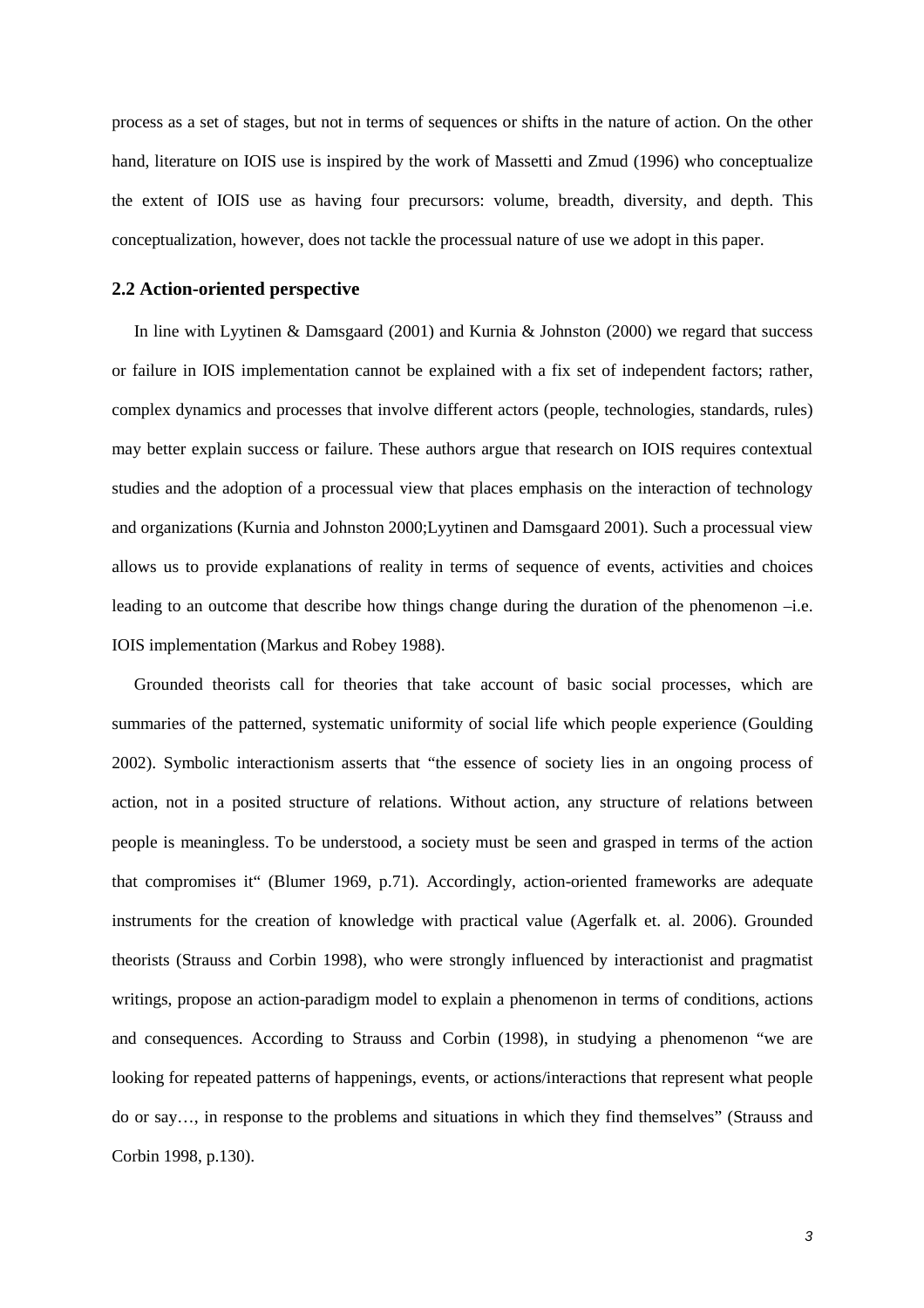This paper complements prior IOIS literature by adopting a process view, more specifically an action-oriented perspective. We conceptualize the process in terms of sequences or shifts in the nature of action, instead of a set of stages. In addition, we use an inductive theory discovery methodology, such as grounded theory, to develop a set of action-oriented diagrams that conceptualize the strategies adopted to promote the integration and use of an industry IOIS.

#### **3 Research Methodology**

We regard the use of grounded theory to be appropriate in this study for the following reasons: 1) it allows the researcher to find process in data (Strauss and Corbin 1998); 2) it has a set of established guidelines both for conducting research and for interpreting the data which offer a sense of security when delving into the unknown territory that becomes the research (Goulding 2002); 3) it is an interpretivist mode of enquiry that has its roots in symbolic interactionism (Blumer 1969); and 4) it is an established and credible methodology in the IS field (Crook and Kumar 1998;Orlikowski 1993).

Strauss and Corbin (1998) state that grounded theory is "an action/interactional method of theory building". Accordingly, the authors suggest an action paradigm model consisting of conditionsactions/interactions-consequences. This paradigm model is an analytical tool to integrate the conditions or structure, in which categories are situated, with the sequences of action/interaction processes that pertain to the phenomenon. Such action/interaction processes "occur over time and space, changing or sometimes remaining the same in response to the situation or context… Action/interaction evolves or can change in response to shifts in the context. In turn, action/interaction can bring about changes in the context, thus becoming part of the conditions framing the next action/interactional sequence" (Strauss and Corbin 1998, p.165).

#### **3.1 Data collection and analysis**

Our research relies upon an interpretive case study (Walsham 1995) carried out in the Port of Barcelona. The empirical work was conducted by the first author over a 9-month period (March 2005- November 2005). Data collection consisted of semi-structured interviews, meeting minutes, document analysis, company visits, and attending meetings. Over 27 interviews were conducted, each about 1 hour long.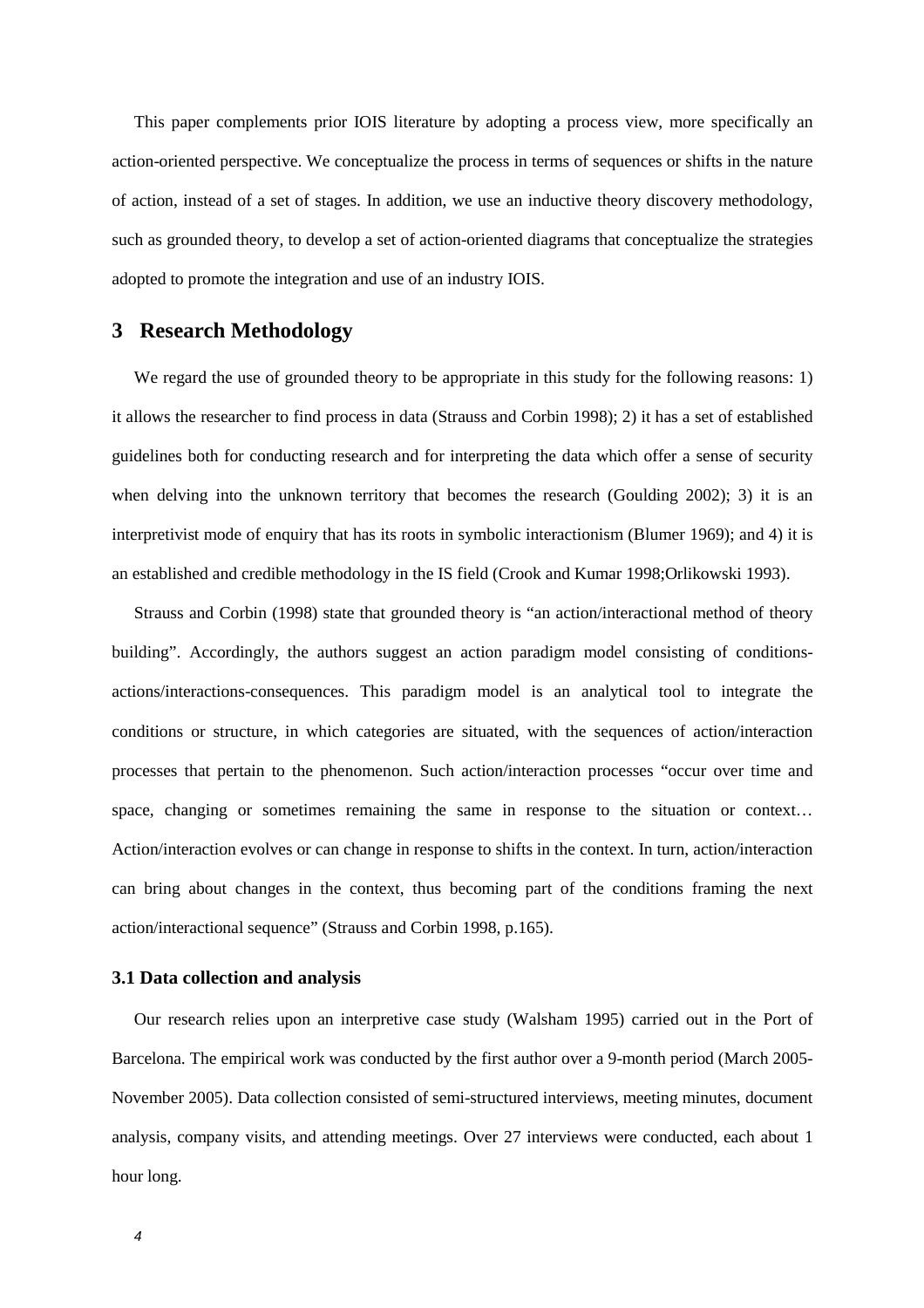| <b>Type of firms</b> | #Firms         | #Interviews | <b>Position</b>                                    |
|----------------------|----------------|-------------|----------------------------------------------------|
| Shipping agent       | 2              | 6           | CEO, IS manager and developer, Operations manager, |
|                      |                |             | user                                               |
| Freight forwarder    | 4              | 6           | Maritime manager, IS manager and developer, user   |
| Inland terminal      |                | 3           | CEO, Operations manager, IS developer              |
| Hauler               | $\mathfrak{D}$ | 4           | CEO, Operations manager, IS developer              |
| Port Authority       |                | 3           | IS manager, Analyst, IS developer                  |
| <b>IOIS</b>          |                | 5           | CEO, IS manager, Analyst, IS developers            |

Table 1: Summary of the interviews conducted

Consistent with grounded theory approach, our data collection, coding and analysis occurred iteratively. As interviews were transcribed they were coded and analyzed. This process gave new insights into the research, helped to formulate new questions in subsequent interviews and guided us on the most appropriate informants.

The coding-for-process approach (Strauss and Corbin 1998) inspired our data analysis. At first, data were examined line by line and coded based on the terms used by informants (open coding). Memos were also written and codes were grouped and organized into trees.

#### **3.2 Theory modeling**

In grounded theory the illustration of the theory is done during axial coding when categories are created and related. During axial coding, the researcher develops a category by specifying the conditions that gave rise to it, the context in which it is handled, managed and carried out. These conditions, contexts, strategies and outcomes tend to be clustered together and the connections may be hierarchical, linear or recursive (Goulding 2002). Although Strauss and Corbin (1998) suggest the use of diagrams, they "are not systematically shaped and not built in the methodology in a proper way" (Axelsson and Goldkuhl 2004). In order to make up for grounded theory's lack of illustration techniques we use action-oriented diagrams (Axelsson and Goldkuhl 2004), which are a way to present the theory.

During the axial coding process we identified five main categories, which we interpreted as strategies adopted by the managers of PortIC to promote the integration and use of the IOIS. Then we structured the categories into action-oriented diagrams (Axelsson and Goldkuhl 2004). Different categorical phenomena were related to each other as causal-pragmatic relations in contextual action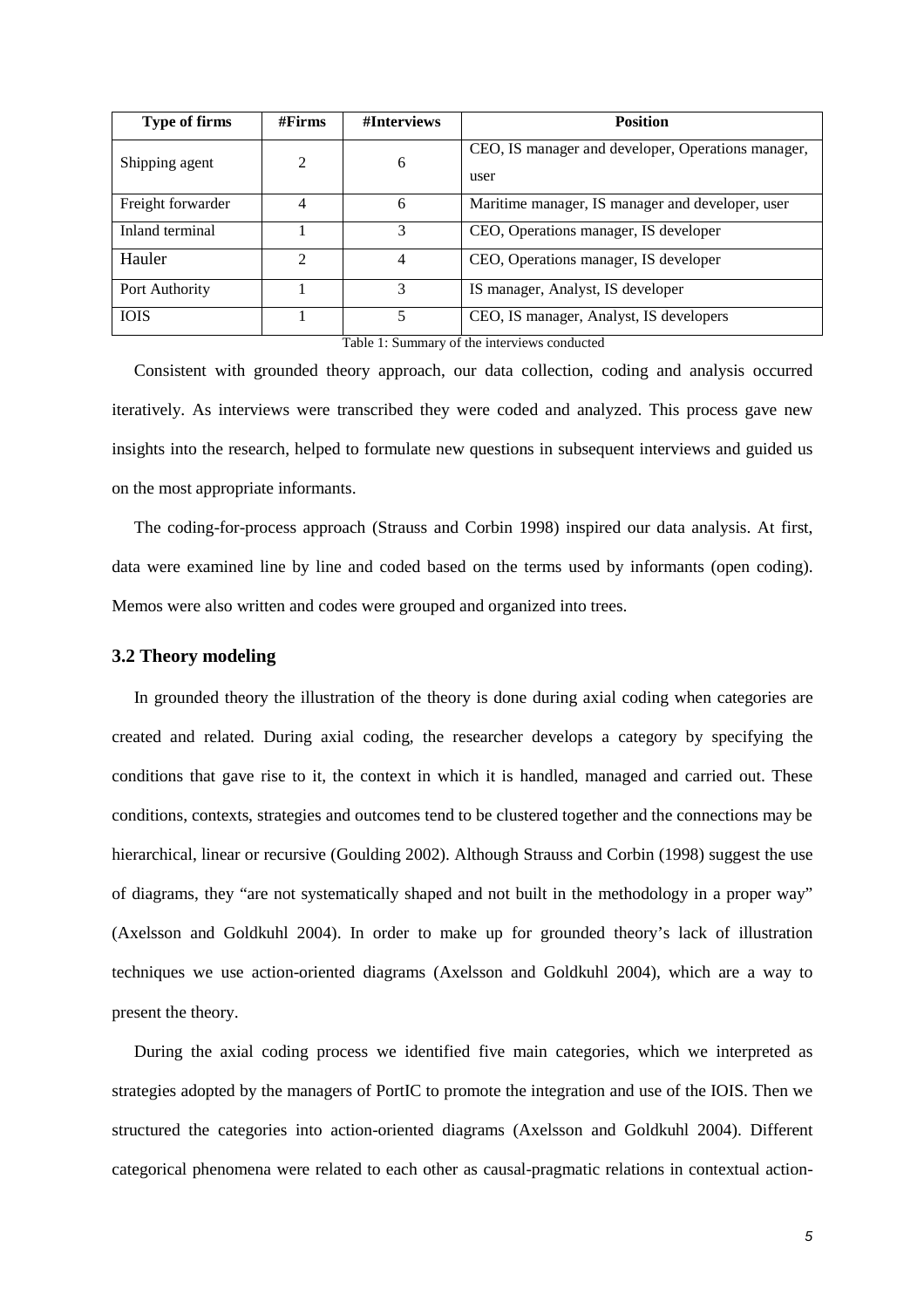oriented diagrams. This means that the links between the different categories in the diagrams are not deterministic, rather they are the result or interpretations of the actors (Axelsson and Goldkuhl 2004).

In the diagrams, we use different labels to indicate the role of each category within the diagram, such as preconditions, actions, and effects. Effects may be intended and unintended. An unintended effect arises when an action that is performed with the intention of producing one effect produces a different one (either conflicting, negative or positive, result). On the other hand, effects may be primary and secondary. A primary effect might cause the secondary effect.

#### **4 Case background**

PortIC is an IOIS at the Port of Barcelona that was launched by mid-1999 in order to coordinate the activity of the firms in the port's landside transport network (which encompasses the transport of goods between the port and any place in the hinterland, and vice versa) and to integrate all the information being exchanged between the various port agents (see Figure 1).





In the envisioned scenario, PortIC would: 1) implement the standard for data exchange previously defined by TelFor<sup>1</sup>; 2) capture the information produced in any exchange within the port community, thus avoiding the need to retype data, substituting paper, and reducing the errors and processing costs;

l

<sup>&</sup>lt;sup>1</sup> TelFor (Telemàtic Fòrum) is an standardization committee for the inter-organizational processes with the Seaport Community of Barcelona. In addition, to standardizing the inter-organizational processes, TelFor designs the EDIFACT messages corresponding to the documents exchanged in those processes. All the organizations, public and private, at the community are represented at TelFor.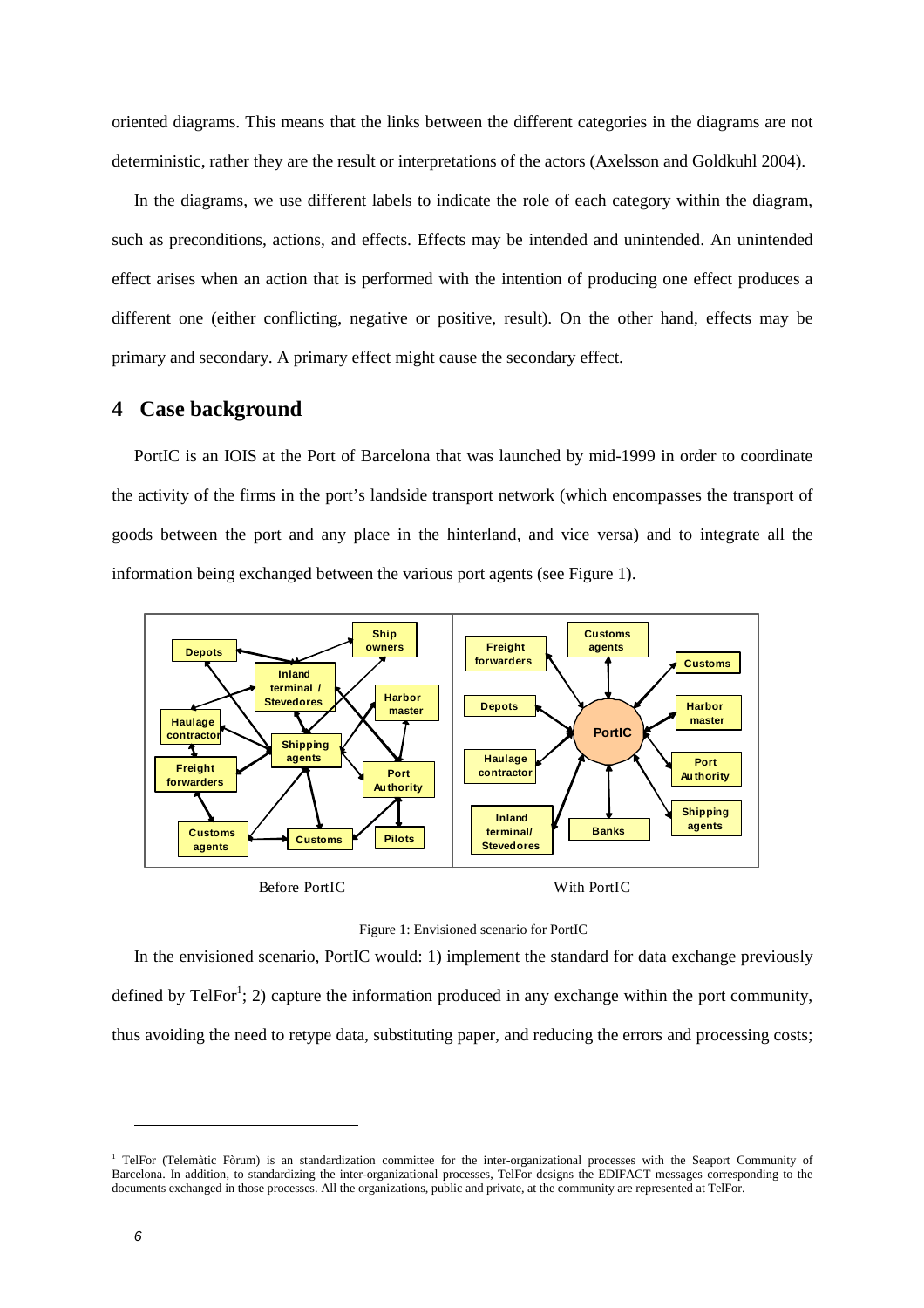3) centralize all the information of the port community; and 4) provide transparency and real-time information to facilitate the documentary track and trace of goods and reveal inefficiencies.

PortIC was characterized by the fact that it was owned and used by the port industry itself (the Port Authority, as well as private companies represented by their trade associations: stevedores, freight forwarders, clearing agents, shipping agents and Chamber of Commerce of Barcelona). These same industry stakeholders set up a company, namely Portic Barcelona, SA (PortICCO), in 1999 to manage the operation of PortIC. The company offered the following services: 1) private-to-public exchanges: exchanges between a private organization and a public body (i.e. cargo manifests, customs request, etc); 2) private-to-private exchanges (see Appendix A for the list of messages and workflows); 3) realtime information services that allow the documentary track and trace of goods.

From the outset in 2000, the rate and extent of use of PortIC was far from satisfactory. It took adopters much more time than promoters expected to integrate and use the IOIS. Next we present the five strategies that PortIC management performed, during the period 2001-2005, in order to boost the integration and use of PortIC. For each strategy we provide a textual and a graphical (in the form of action-oriented diagrams) description.

#### **5 Research Results**

#### **5.1 Strategy 1: Maintaining adopters' autonomy**

There was a common belief among the promoters of PortIC that adopters would introduce organizational changes to take advantage of PortIC when they integrated with it.

"PortIC is a system that is easy for companies to use. But this does not prevent the fear of the unknown in the form of internal change and a change in the way we think about our daily activity" (CEO of the PAB)

1 and 2. Preconditions. However, most of the firms in the study merely saw PortIC as a glorified postman, receiving messages and forwarding them on to the right target. From the

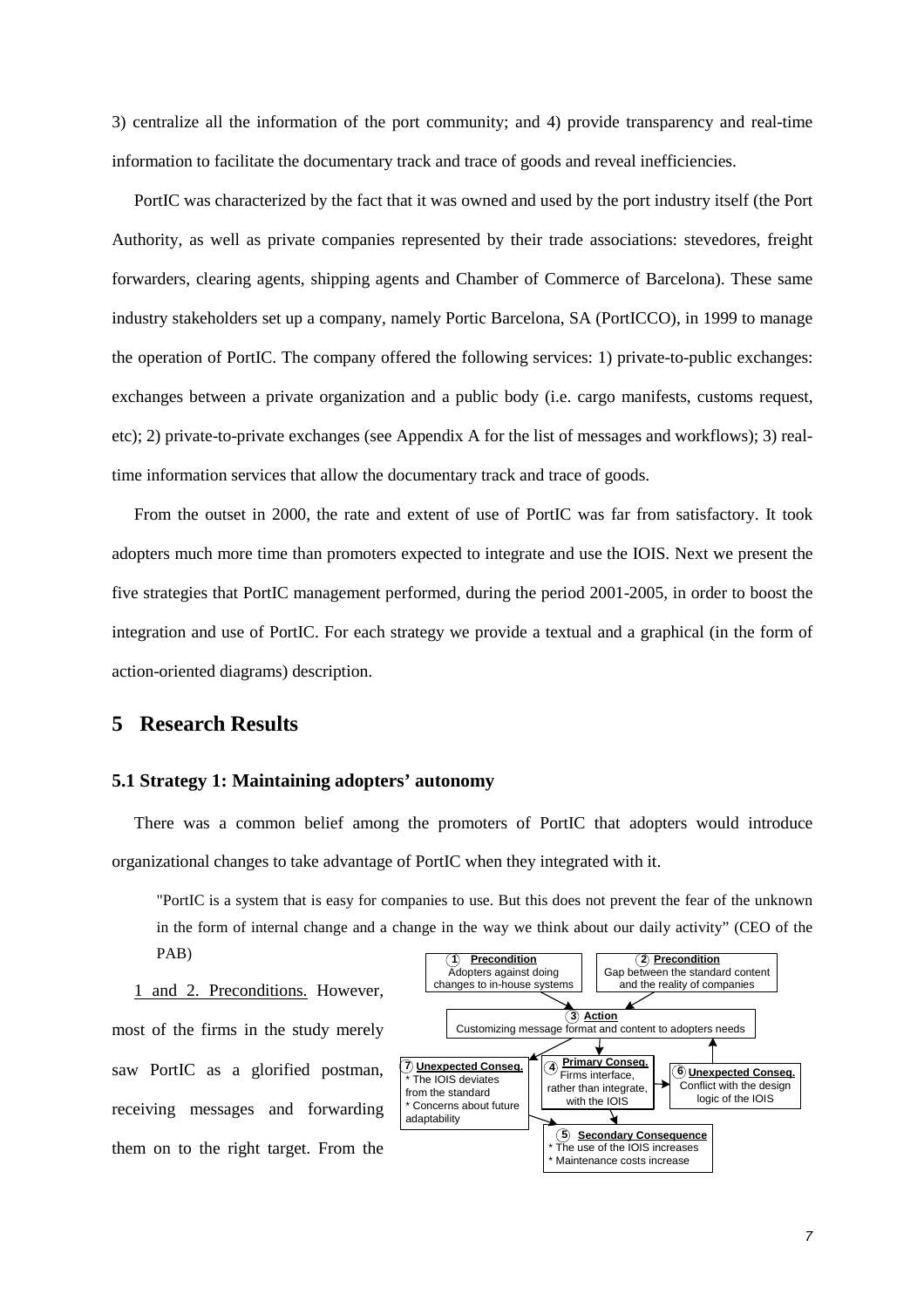outset, the organizations in the study did not introduce changes in their organizational structures, and avoided making changes in their internal physical and documentary processes. They saw PortIC as a tool that simply replaced the fax or former EDI systems they had, and they were not willing to implement any change to their business processes. Moreover, some firms complained about the flows and content of some of the messages initially defined in the standard by TelFor and implemented by PortIC. They considered those business processes differed from their in-house business processes.

3. Action. Then TelFor and PortICCO decided that the standard and PortIC would adapt to the demands of adopters. For instance, in the case of exports, TelFor members agreed that truck drivers would not need to show any paper-based documentation to enter the inland terminal providing that the hauler had previously specified the driver in electronically submitted 'pre-arrival notification'. However, once PortIC had implemented the procedure, inland terminals objected to it arguing they had never worked that way. Then PortIC made some changes, which lay outside FortTel's scope, to persuade inland terminals.

"There was initial resistance from inland terminals to accept this procedure. They argued that with the 'acceptance order' message was enough. But that means that the truck driver will have to bring a paperbased copy of the 'acceptance order'. Finally we agreed with inland terminals that haulers could submit the 'pre-arrival notification' and that PortIC would translate that message into the 'acceptance order' format before submitting it to the inland terminal… In that way the inland terminal did not have to adopt a new procedure for pre-arrival notification messages." (a manager at PortIC who participates in ForTel)

4. Primary Consequence. This accommodation of PortIC to adopters needs allowed the latter to avoid having to make changes to their business processes and databases. Interoperability was mainly accomplished through conversion tables but never by changing their data models. A systems developer of an inland terminal noted,

"we use the call-sign to identify a vessel. PortIC, however, uses the Lloyds number. In the case of 'acceptance order' I receive the Lloyds number from PortIC. Then I periodically upload the master tables of vessels from the Port Authority to our AS400 and cross those tables with ours, in order to retrieve the call-sign, and store it in our system."

5.- Secondary consequence. A secondary consequence of the action was that some firms, which had agreed to integrate with PortIC several years before but had never been active users, boosted the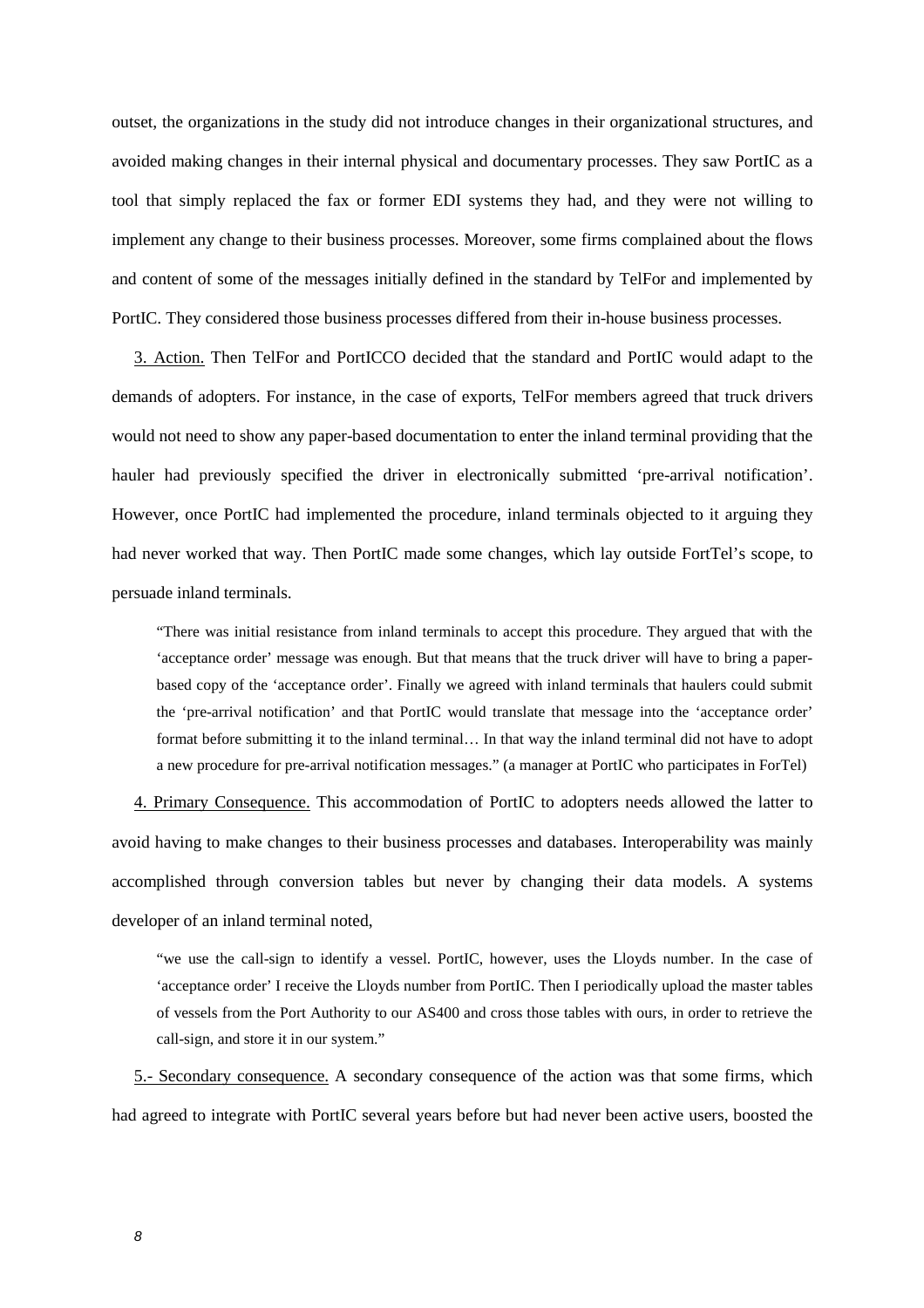use of the system. There was an increase in the number of messages exchanged. On the other hand, the maintenance costs of PortIC increased as more customizations were implemented.

6. Unexpected consequence. Once firms started interfacing with PortIC they realized they required information to complete messages that was not always stored in their databases. However, the design logic behind PortIC had been that of a virtual clearing house. PortIC stored data from incoming messages and forwarded them to the specified target. That meant that, in some cases, firms were forced to store data from incoming messages that they had never used before but that they required in order to complete a message they had to generate later. These firms considered that although from the outset they had agreed with the design logic of PortIC, they later realized it could have been different.

"This design logic for PortIC seemed natural. The more information we receive the better for the whole workflow. That would reduce the problems of the exchanges. Nowadays I realize we do not need so much information". (IS developer of a hauler)

In such case, PortIC could add some value if it avoided firms having to retype some data that they did not have at that moment or which they had already previously sent (action 3). Later, PortIC accommodated to this requirement. For instance, an IS developer from an inland terminal notes,

"When I send a 'gate-in notification' message, if that message corresponds to an 'acceptance order' of a dangerous good, the CODECO guide defined by EDIFACT forces me to use a free text within the GID segment. This bugs me, because I do not store free texts in our database. The fact that this free text field is compulsory makes no sense. In our business [inland terminal] this free text is of no use. Thus I have problems in generating the CODECO message…As PortIC had this free text in the database, they [PortIC] implemented a conversion table that allows me to get the free text through the 'acceptance order' identifier, which is in my database. We just send the 'acceptance order' identifier and PortIC does the conversion".

7. Unexpected consequence. Finally, as some of the changes introduced by the PortIC management had not been approved by TelFor, PortIC implemented some procedures that deviated from what the standard laid down. Moreover, the customization of the IOIS to current customers has diminished the capacity of the IOIS to adapt to future changes. In addition, PortIC's maintenance costs have increased (secondary consequence 5) given that any new measure approved by ForTel requires customization of PortIC support.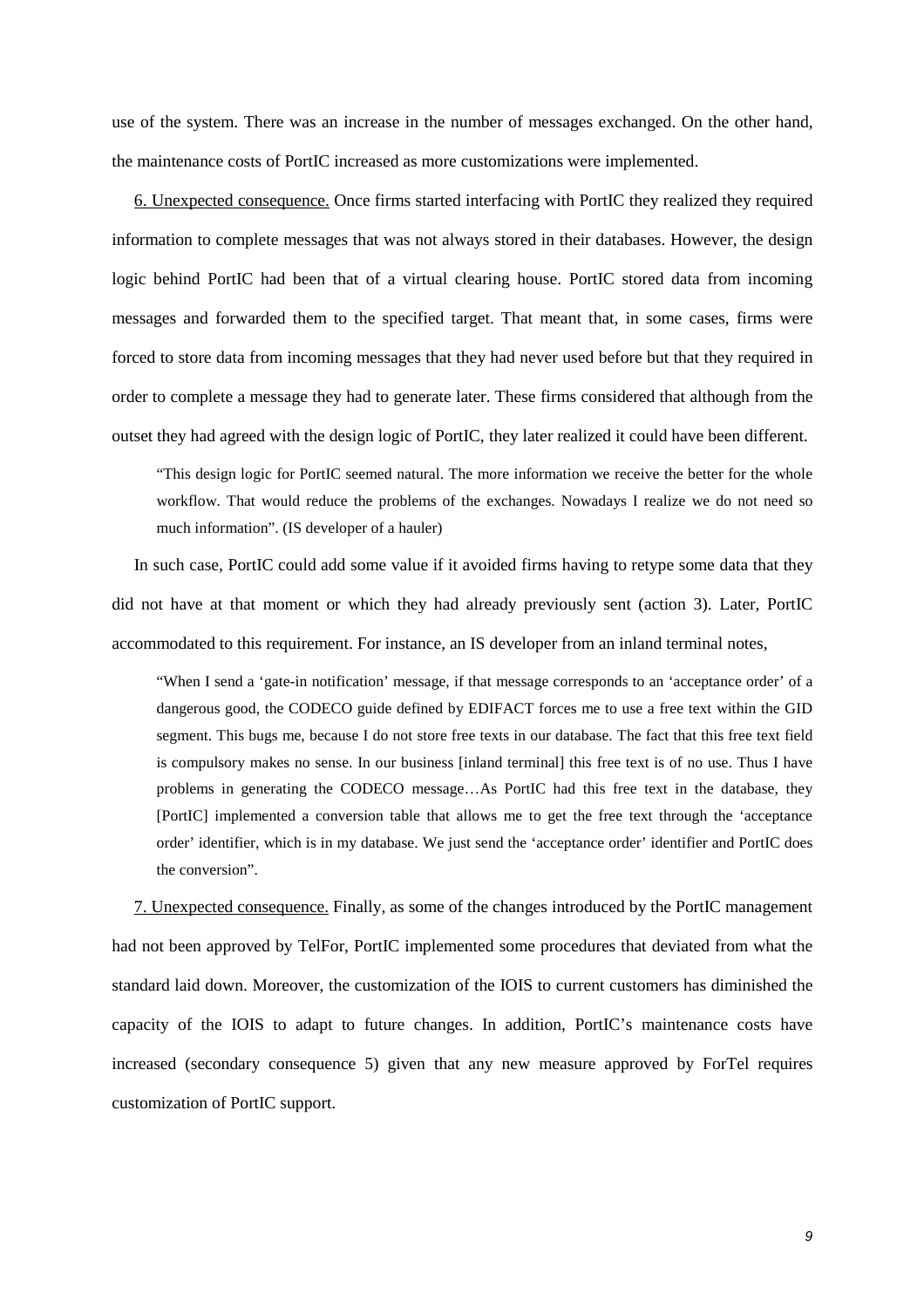#### **5.2 Strategy 2: Accommodating the IOIS to unintended uses**

PortIC was designed in order to give every firm access regardless of the system they had in place.

1 and 2. Preconditions. Hence PortIC was based on the Internet: firms could send and receive messages in the formats defined by TelFor (EDIFACT, XML, and flat file) by using various services (ftp, oftp, e-mail). Users had the option of using a web-based application, namely FrontEnd, that ran on a PC and could be used for the generation and reception of messages. FrontEnd was intended for use by those companies that were unable to develop their applications to send and receive the



messages from PortIC or by those who did not want to integrate their in-house systems with PortIC.

3. Action. However, things have turned out differently. Most of the firms in the case are using their in-house applications for message generation, and they always use FrontEnd to check the status of their outgoing messages (i.e. to check whether those messages have reached PortIC and the final addressee), for the reception of messages (even though those messages are automatically integrated with internal systems), and for printing purposes (i.e. when a shipping agent prints a previously sent transport order and gives the paper document to the hauler). There are two reasons for this use, which was not foreseen by FrontEnd's designers. First, most of the users feel more confident doing a double check on incoming messages: FrontEnd on one side and their in-house application on the other. They look at FrontEnd and when there is a new event –i.e. new message- they enter their in-house application to check the changes. Second, systems developers of these companies do not want to do extra work by integrating all incoming messages, given that they consider some messages are of no value to their companies and their managers have not demanded them to integrate those messages into their firms' systems. They consider the cost of manually processing these incoming messages by the end users is much less than the effort of integrating them into their systems.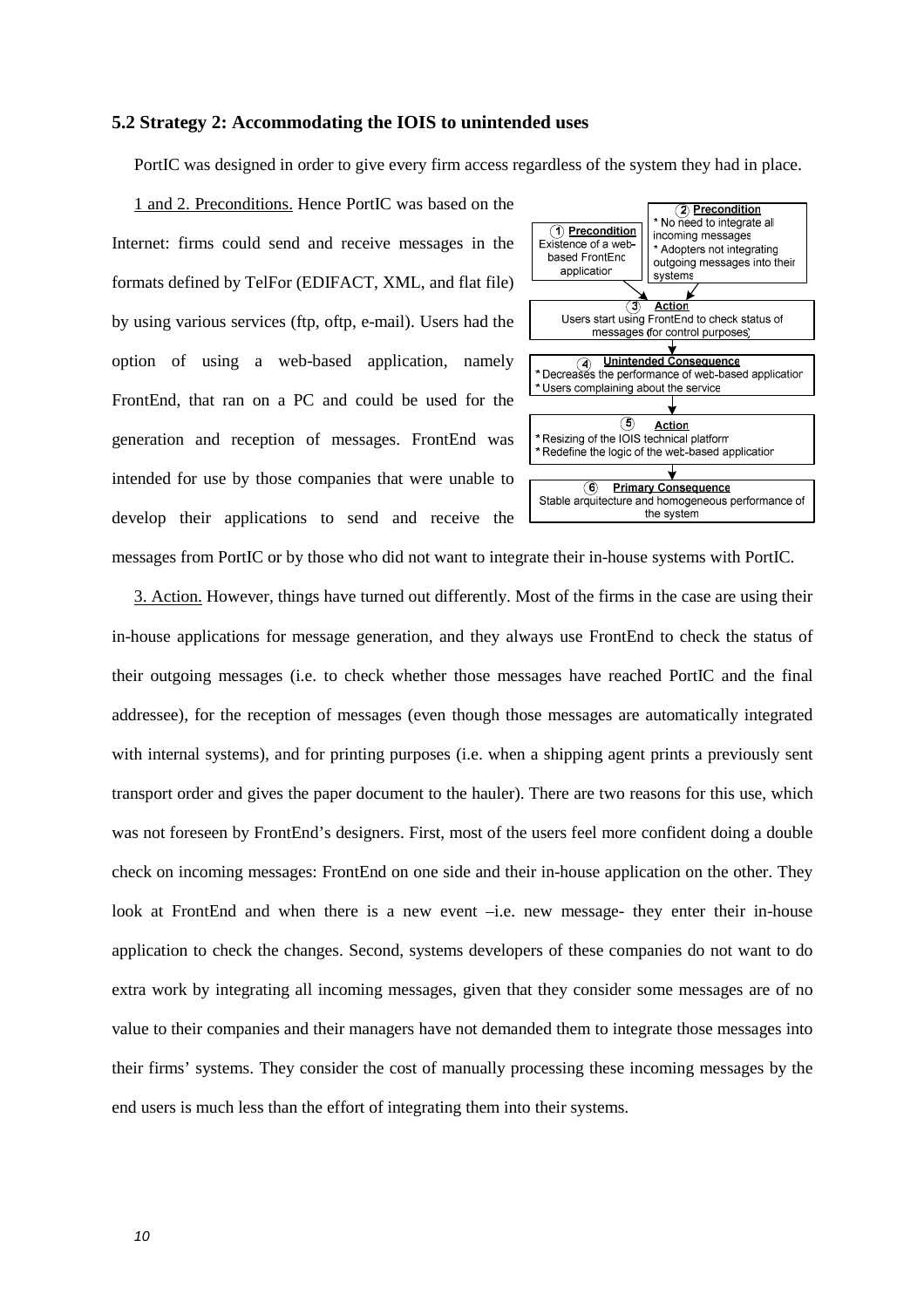4. Unintended consequence. The increasing use of FrontEnd progressively worsened its performance, which has resulted in users complaining about the service.

5. Action. Consequently, PortIC managers first increased the processing capacity of the system. Secondly, they considered to redesign the logic of FrontEnd in order for users to easily and rapidly view messages. An analyst of PortIC noted:

 "The initial aim [for FrontEnd] was not that the tool be used to check whether or not a message has arrived. As the number of users increases the tool becomes more sluggish. Because every time you start the application or refresh the list of messages that's a query to the database. We have a new tool in mind. It is a web-based tool where the user would see the essential data of a message: reference number, sender, receiver, date of dispatch, etc, and could click a specific message and visualize it in PDF".

6. Primary consequence. The first results from resizing the hardware have been: better response times of the FrontEnd, and a perception by users and developers alike that the system is more stable than hitherto.

#### **5.3 Strategy 3: Managing the coexistence of multiple exchange channels**

1. Precondition. The initial adopters complained to PortICCO because only few of their partners,

which in some cases represented less than 5% of their exchanges, were integrated with PortIC. This meant that those adopters had to maintain several systems (PortIC, fax, other EDI, etc.) to interact with partners.

2. Action. As a result of this request, TelFor members decided to add a new qualifier to the FTX (free text) segment of the EDIFACT messages for the e-mail address of the addressee. This allowed PortIC



adopters to send messages the same way regardless of the addressee's identity. They did not have to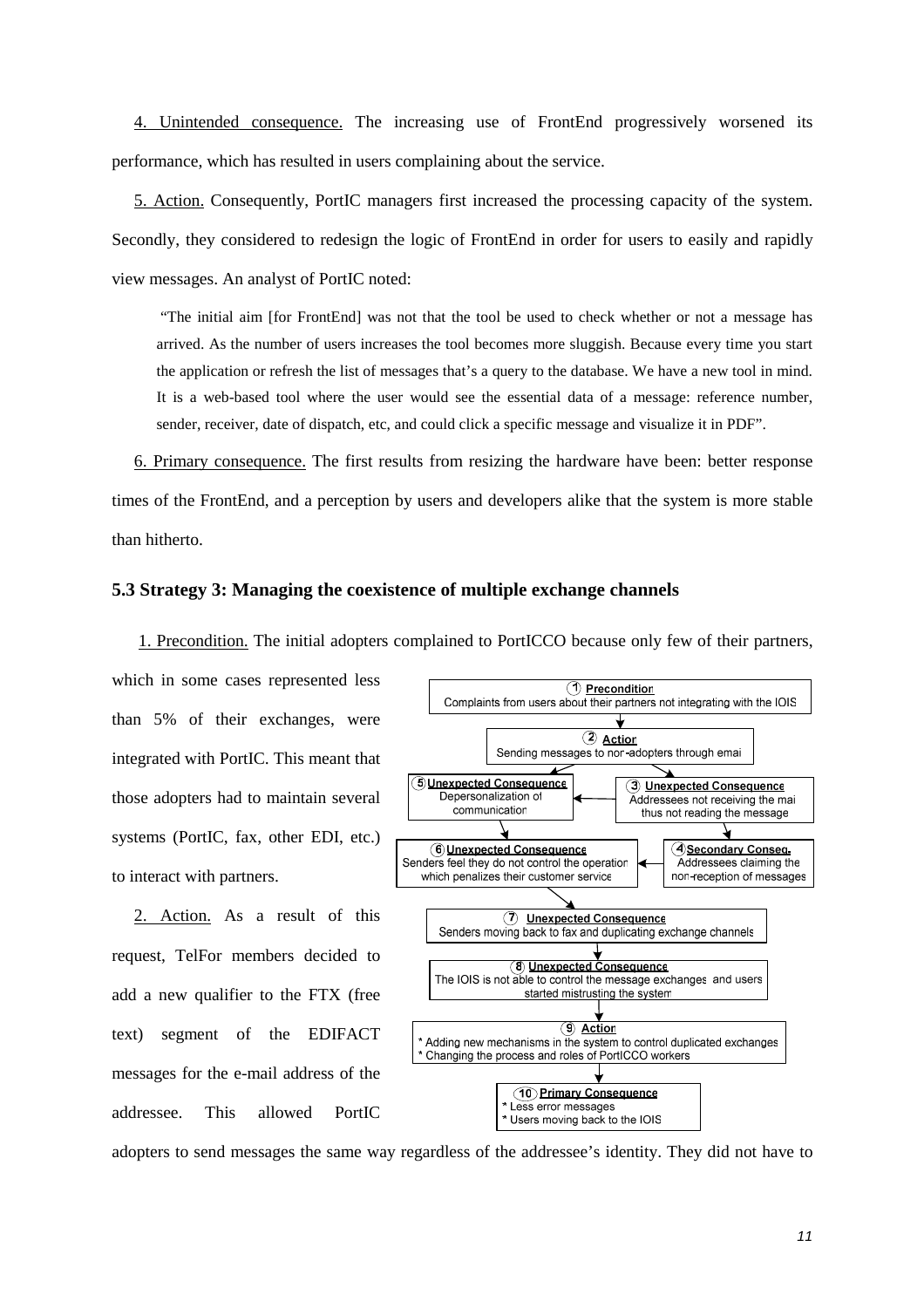check if the addressee had adopted PortIC. PortIC would do that job. In the event that the addressee was a non-adopter, the system would forward a message to the e-mail address instead. Most of the non-adopters gave the e-mail of the sales manager or the IS manager for contact purposes but not of the person in charge of message processing (usually a clerk in the import, export or transport departments).

3. Unexpected Consequence. First, the result was that the marketing and IS managers usually did not forward the message to the right person inside their companies, did not read it or deleted it by mistake.

4. Secondary Consequence. Later on, the clerks (addressees), who should have received the message, called the sender to chase things up.

5. Unexpected Consequence. On the other hand, as messages were not directly received by the right person (the clerk who had to process it), senders felt that the communication had become depersonalized.

6. Unexpected Consequence. Senders felt uncertain about the communication status; in addition they considered they had less control over the business operations, which, in turn, had a negative impact on the service they provided to customers.

7. Unexpected Consequence. These two consequences led to senders mistrusting the PortIC system and moving back to prior systems (i.e. fax) when they had to interact with non-adopters of PortIC. The result was that sometimes users sent messages through several channels, first via PortIC and later when there was a problem they resent the message via fax. Thus the entire workflow was partially fulfilled through PortIC and partially through other channels (fax, e-mail, phone or paper-based).

8. Unexpected Consequence. A set of problems was reported as a result of this duplication of messages. For instance, some shipping agents complained to PortIC because they sometimes received duplicate 'gate-out notification' messages from depots –messages with the same 'release order' number. After some analysis at PortIC, they discovered that the reason was that haulers, in order to make their work easier and faster, made photocopies of former 'release-order' messages and gave them to depots. Later the depot in order to submit the 'gate-out notification' used the 'release-order' number that the hauler had used.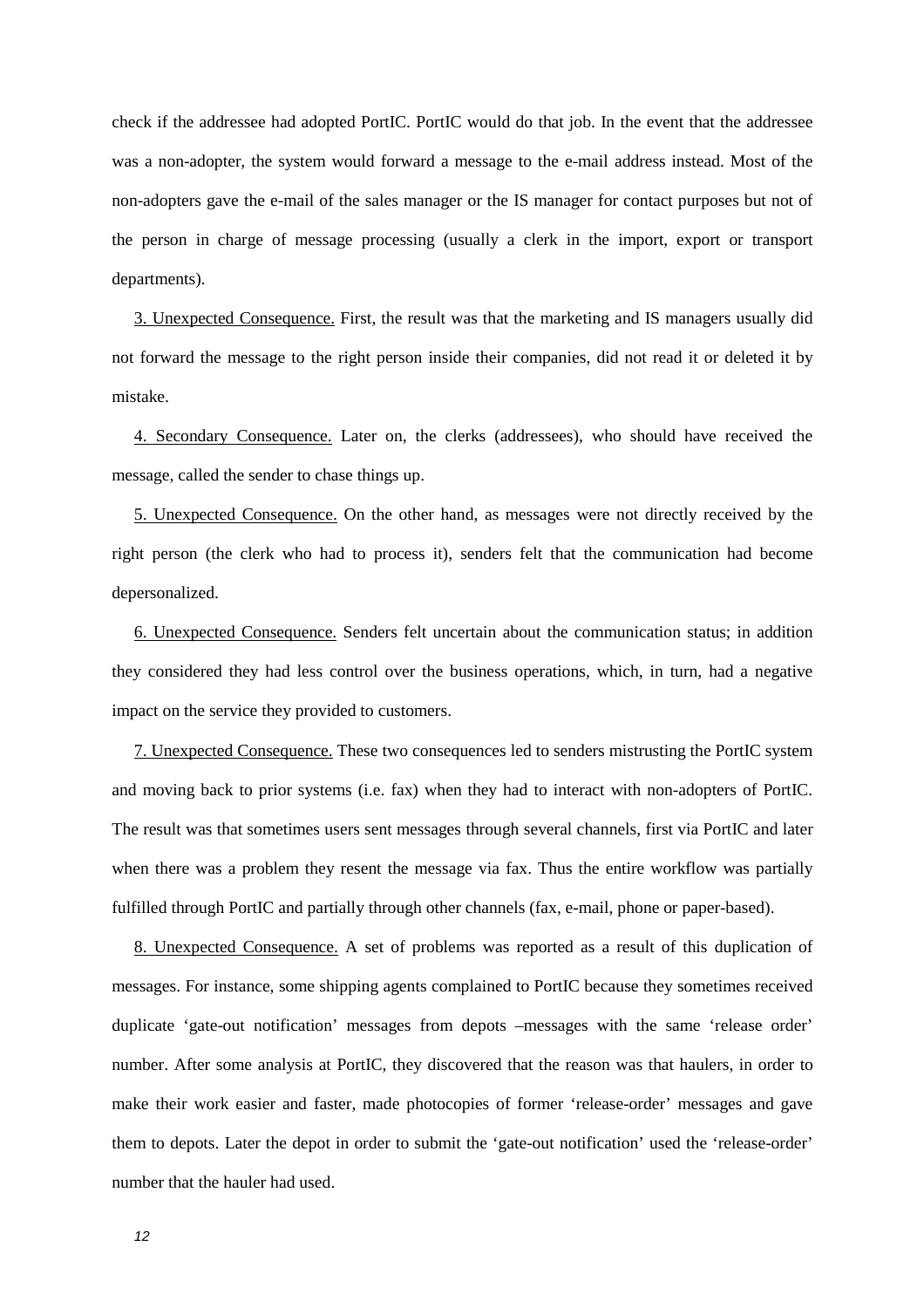"after all, haulers have to pick up a TEU (twenty feet equivalent unit) from a depot, and it is easier for them to take any release order, make a photocopy and go quickly for that container than to look for the right release order." (analyst of PortIC justifies this practice)

As PortIC had no proof of haulers having sent the message by paper, PortIC could not coordinate and synchronize the flow of exchanges. PortIC was not able to track the status of document exchanges, which sometimes generated error messages to the parties who then got confused, thus making PortIC's adopters even more distrustful.

9. Action. PortIC managers responded by introducing two measures. First, they added automatic mechanisms in the application to control inconsistencies over flow of messages. Second, they defined new working procedures and new roles within PortICCO to ensure that any company, who was not integrated with PortIC but wanted to receive messages by e-mail, had internally organized their procedures so that the right addressee (clerk) was the one receiving the message. This new role at PortICCO monitored those new adopters till there were no errors in the exchanges.

10. Primary Consequence. The result has been a decrease in the number of error messages generated by PortIC as a result of inconsistent exchanges, and a move back to PortIC by some users to send their messages.

#### **5.4 Strategy 4: Agreeing on the operational use of the system**

1 and 2. Preconditions. The way companies use PortIC depends not only on how they integrate with PortIC but also on how their partners integrate and use PortIC. For instance, users are accustomed to their way of filling out messages; sometimes this means that they do not use all the fields or combine different fields in one. When fax



is used, the addressees of the message retype the message in their systems. In doing this task they interpret the content of the message and if there is a mistake they correct it or call the sender. The fact that incoming messages are automatically integrated with internal systems, means that messages are syntactically correct, however, data may be located in other fields, rendering the message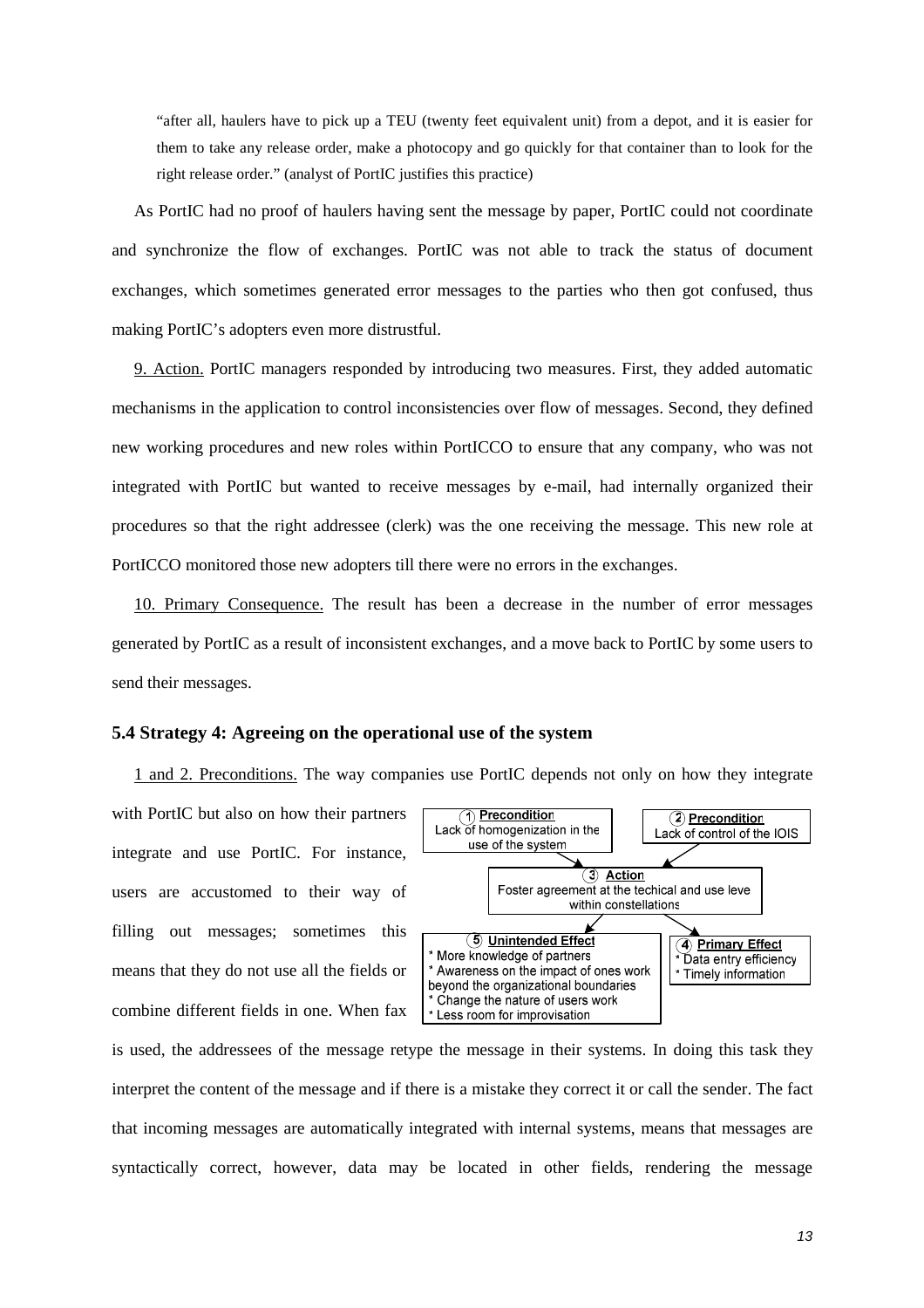semantically incorrect. The IOIS (PortIC) has no way of detecting these inconsistencies (assuming the messages follow the standard syntax). Therefore, the way a sender (human or system) generates a message may hinder the receiving company from automatically integrating that message into his inhouse systems.

"The problems appear when we have to integrate incoming messages automatically with our systems. For instance, if a shipping agent [the sender] types the address and city where we have to pick up a container, in the address field of the EDI message, instead of typing the city in the city field, or if he types a wrong postal code…[then] our system will not be able to compute the costs of a service automatically, and the message will require manual checking." (manager of a hauler)

On the other hand, as we have seen in strategy 3, when all the messages do not pass through the IOIS, for instance, because a user decides unilaterally to send a message by fax, then it is impossible for the IOIS to control and monitor the message exchanges. The IOIS may even generate error messages because the workflow is incomplete.

3. Action. These two anomalies in the functioning could be largely solved if the different users (that belong to different companies) agreed on the way they fill and the channels they use to exchange messages. To overcome these situations, PortICCO created groups of firms of different type (i.e. inland terminal, shipping agent, and hauler). PortICCO held meetings with these firms in order to standardize the message exchange within the group. Firstly, they agreed on the filling of messages,

"The worker at the shipping agent who completed the message one way, changed to a more structured approach. It was the same story at our end." (manager of a hauler)

Secondly, they synchronized the frequency of exchanges between their systems,

"the inland terminal did an ftp to gather the messages every five minutes, we did it every three… Finally we adjusted these times in order to ensure the messages could not arrive after the physical service was carried out." (manager of a hauler)

4. Primary consequence. This agreement at the level of use within the group of firms has helped reduce the number of data entry errors, and led to a greater perception that information is received ontime.

5. Unintended consequence. On the other hand, this action has caused unintended consequences: Firstly, end users have more and better knowledge about the work of their partners, as well as about the impact of their actions on their partners. Secondly, the integration with new partners is now easier,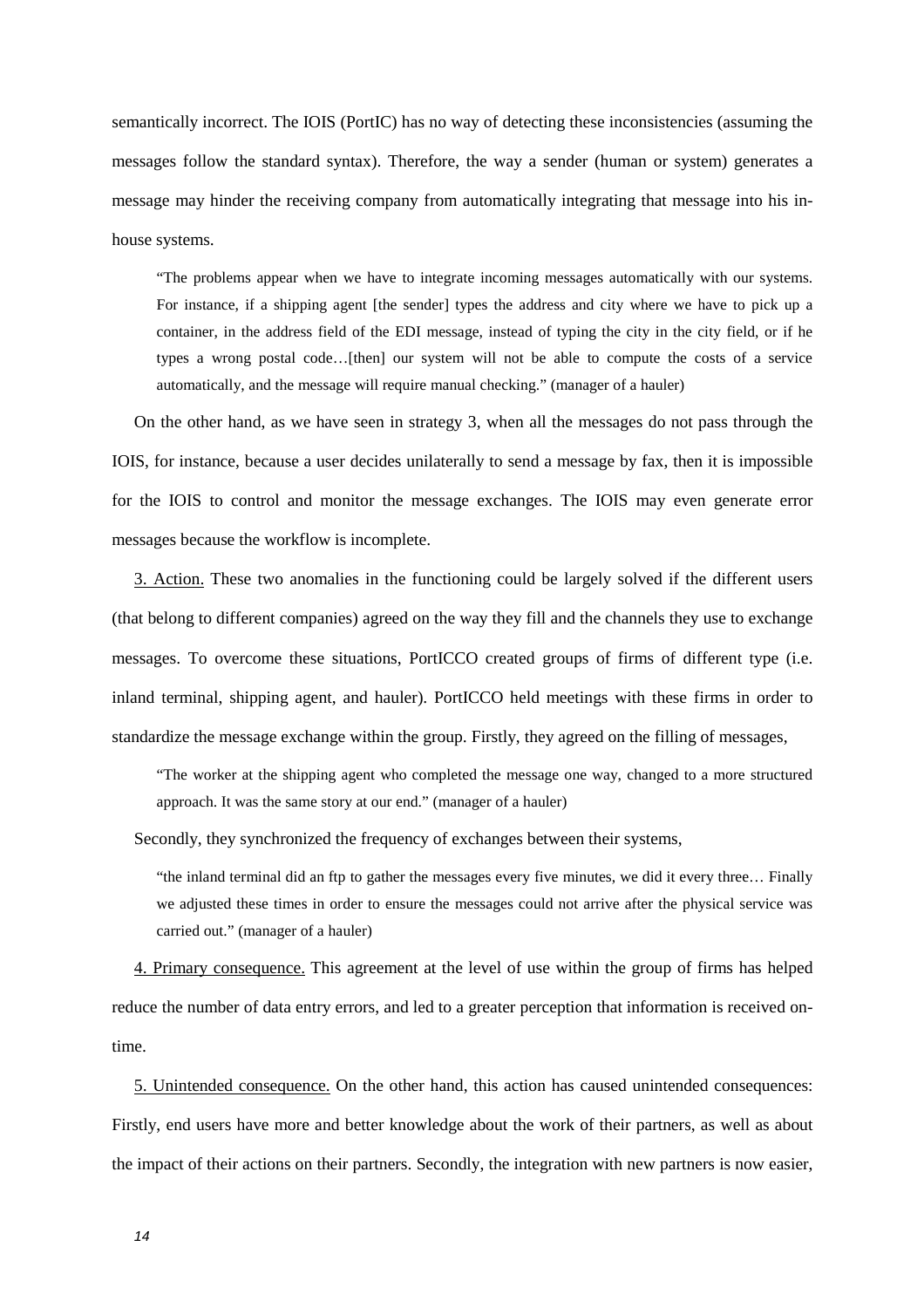because after each agreement, developers get some knowledge that will prove in further integration projects.

"As a result of these meetings we have seen progress. In addition, it is now easy for us to integrate with a new shipping agent. Drawing on earlier experience, it now takes three or four days to do what took six months with the first shipping agent." (manager of a hauler)

Thirdly, when fax was the normal exchange mechanism, addressees had to retype messages; during the retyping they interpreted the content of the messages and if there was a mistake they corrected it. Once an incoming message is integrated with the internal systems, workers do not have to retype it but check whether it is semantically correct. Therefore, the nature of work has changed, from data entry to message checking on the screen. Some of the companies in this study have had to train their employees into the new way of working.

Finally, when systems were not integrated the whole system was more flexible. For instance, if there was a last minute change of truck driver, the hauler or the truck driver could change the field covering the driver's ID shown on the paper-based document. However, now that the message is sent in advance through PortIC, a new truck driver runs into problems at the terminal gate if a new message changing the named driver has not been sent. Moreover, this message is sent by the hauler not the driver. Therefore, as the whole system is more integrated, there is less room for improvisation and last minute changes.

#### **5.5 Strategy 5: Balancing the degree of integration**

1 and 2. Preconditions. PortIC aims to be a solution for a context with clear boundaries: the inland transport of goods in the Seaport of Barcelona. PortIC managers, however, wanted to increase the value to existing customers as well as attract new ones, who were users of other IOIS.

3. Action. Accordingly, in 2004, PortIC management suggested to some of the multinational firms operating in the seaport that PortIC would integrate with their preferred



IOIS. For instance, they first approached a shipping agent (ShAg1). ShAg1 mainly uses two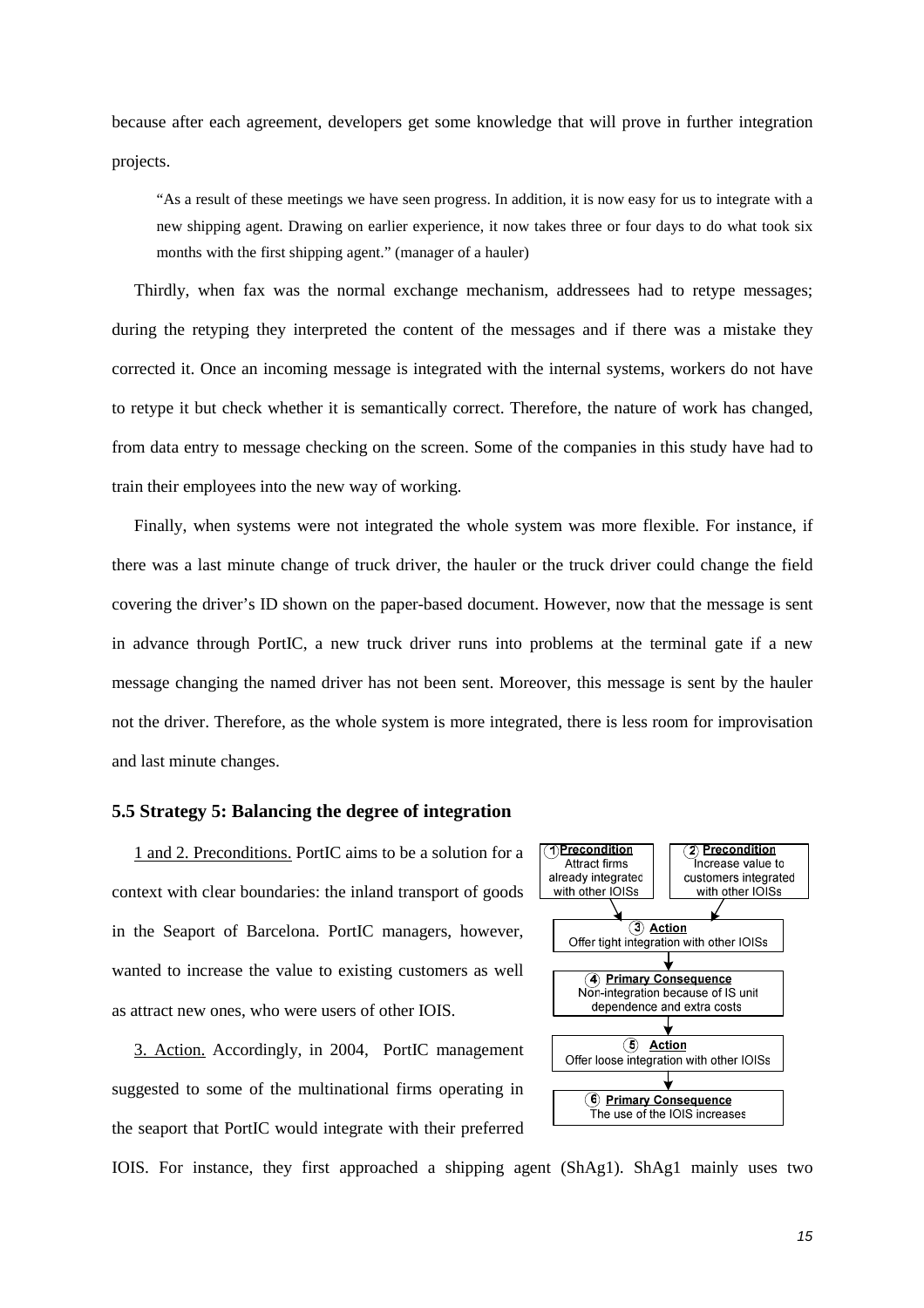information systems: a local system and the corporate system, which is hosted at the headquarters of the sea carrier in China. Every ten minutes, ShAg1 downloads information from the corporate system, and once a day ShAg1 uses ftp to upload some other information to the corporate system. However, the headquarters do not permit the ShAg1 to upload messages to the corporate system automatically. As a result, clerks of ShAg1 have to log into the sea carrier's corporate system and manually enter those messages that have to be processed in real-time at company headquarters (the case of bookings and shipping instructions). On the other hand, ShAg1 has an interface between its local system, an IBM AS/400, and PortIC. Some of the incoming messages from PortIC are automatically processed and integrated into the local system, while others (bookings and shipping instructions) are printed and re-typed into the corporate system.

4. Primary Consequence. By mid 2004, as the sea carrier was integrated with CargoSmart (an IOIS for the ocean container transportation industry), ShAg1 and PortICCO agreed that PortIC could forward any booking or shipping instruction message to CargoSmart, which in turn will submit those messages to the corporate system of the sea carrier. That way ShAg1's clerks would avoid re-typing those messages in the corporate system. At the end of 2004, PortICCO started sending test messages to the IS unit at the headquarters of the sea carrier in order to test if the structure and content of messages fitted. However, PortICCO never received any answer. Later the IS manager of ShAg1 recognized,

"We understand that our headquarters [the sea carrier] are not interested in receiving these messages through CargoSmart, because there is a cost for the sea carrier. In the beginning we did not understand why the headquarters was not positive about that. But finally we understood that it was because of the extra costs. [the sea carrier would have to pay CargoSmart to receive those messages through CargoSmart. By contrast, retyping of messages by ShAg1 in Barcelona did not represent any extra cost for the sea carrier.]"

On the other hand, the two biggest freight forwarders in the study refused to integrate their systems with PortIC. These companies have a centrally managed IS organization for the sake of ICT and business process standardization. This unit manages the corporate system as well as the integration of this corporate system with other IOISs (i.e. GT Nexus and Inttra) or preferred customers' corporate system. This central unit, however, was not based in the port of Barcelona. On the other hand, the IS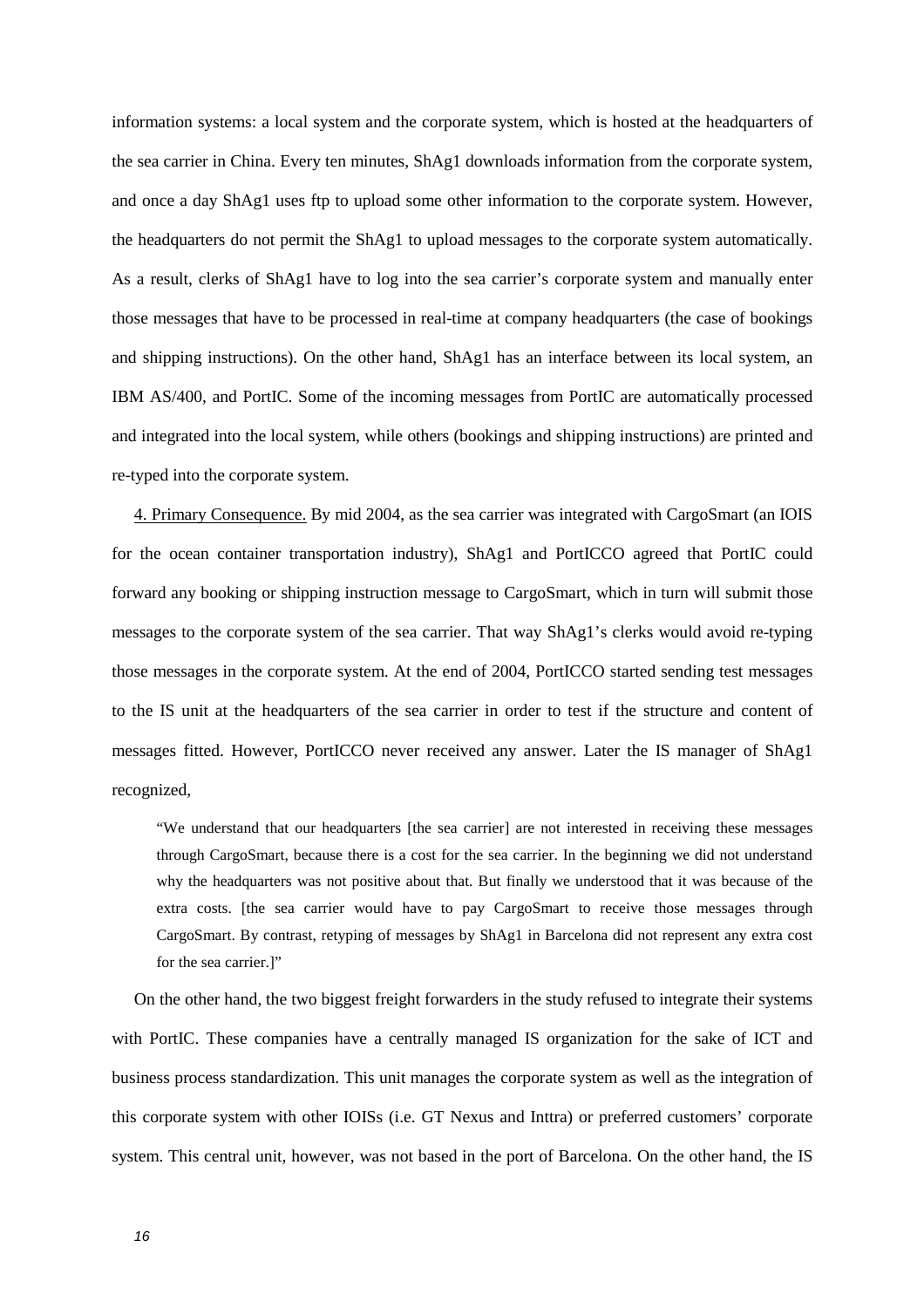local unit of these organizations is intended to provide only support, for instance, in terms of ICT maintenance and user training. Any extra local requirements dealing with business process, message format or ICT architecture, have to be submitted to the central IS unit and (assuming it is approved) take months to implement. Accordingly, local offices opted not to ask their central IS units to adapt their systems to the local requirements (i.e. integrate with PortIC). They use fax or e-mail to fulfill these requirements instead.

5. Action. In February 2005, PortICCO management, given the non-integration of multinationals with PortIC, signed a deal with Inttra (an IOIS for global shipping) in order to integrate both systems. Unlike with CargoSmart where PortIC customers were forced to tightly integrate their systems with PortIC, in the case of Inttra, PortIC customers could get data from Inttra via PortIC through a website or e-mail (both being loose coupling mechanisms). In January 2006, PortIC integrated with Inttra.

6. Primary Consequence. The result has been that some customers of PortIC are making more use of the system to access information from Inttra.

#### **6 Action as Mutual Adaptation**

The five strategies presented above modify existing (pre)conditions or the consequences of other actions to align the IOIS with its users' environment. IOIS management acted as agent of change (Markus and Benjamin 1997) in order to increase the extent of use of the IOIS. This is in line with the mutual adaptation perspective (Leonard-Barton 1988). As Leonard-Barton (1988) argues, "implementation is a dynamic process of mutual adaptation between the technology and its [user] environment" (p. 252). Adaptation is the result of misalignments between what the technology does and the current and desired future state of the receiving organization (Leonard-Barton 1988). Misalignments can be categorized as (Leonard-Barton 1988, p.255): 1) Technical: "the technology with its original specifications or with the production process into which it is introduced"; 2) Delivery system: "the technology with the user organization infrastructure (supporting hardware, software or educational programs)"; 3) Value: "the technology with job performance criteria in the user organization".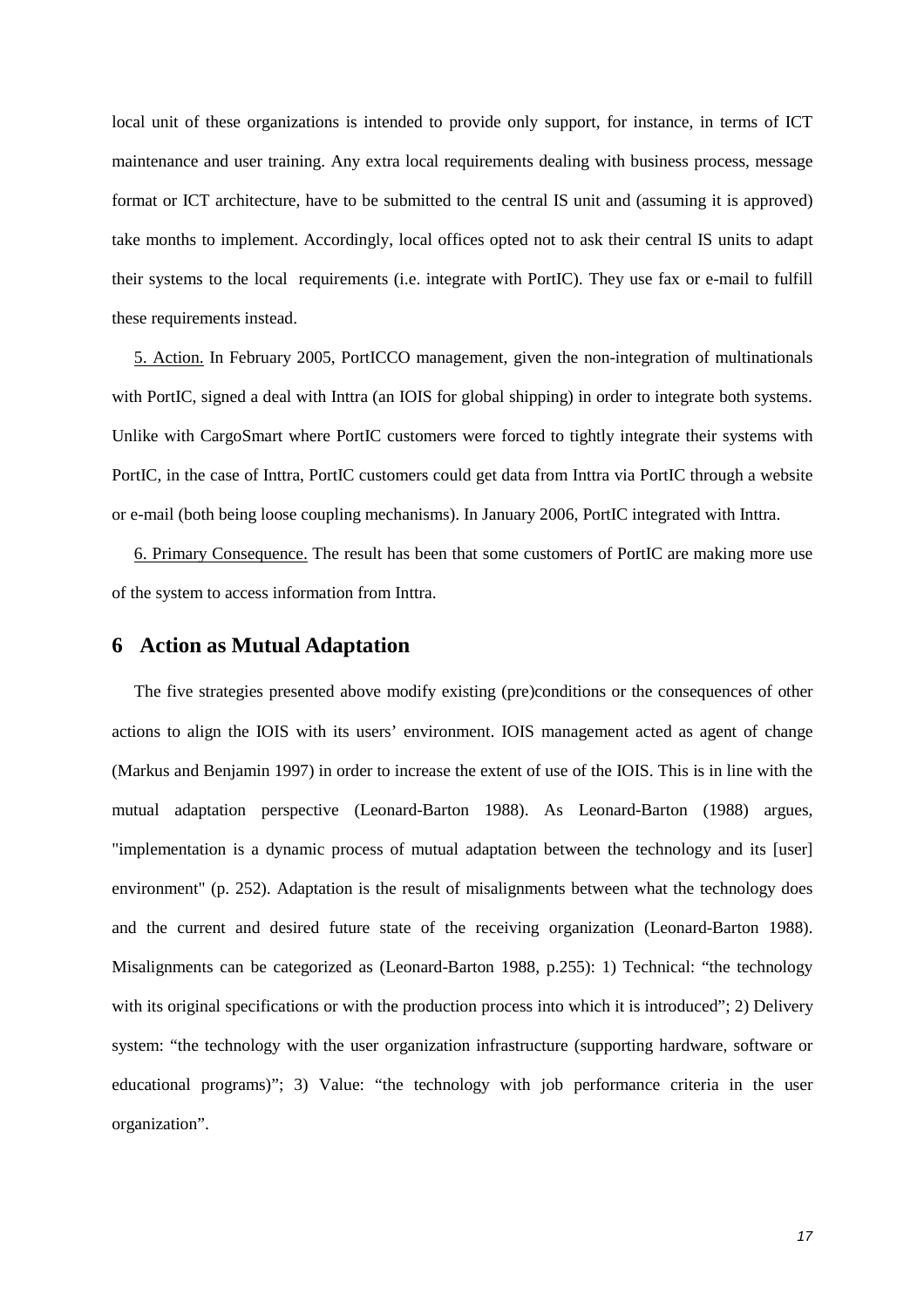Table 1 shows for each of the five strategies some misalignments that triggered managerial action (response) in order to adjust them. Because of the focus of the paper (the actions carried out by the IOIS management), we focus on the adaptations from the IOIS perspective. Likewise, there are other relevant activities (i.e. user training and support), that are not explicitly represented in any of the strategies but cross all of them. These activities aim to support the actions performed by managers and thus address primarily misalignments between the IOIS and adopters' business processes and skills (delivery system).

Finally, the case shows the evolutionary nature of the IOIS implementation (Ciborra 2000). Adaptive actions arise from the problems and decisions that managers deal with on a daily basis. Although managers may formally articulate strategies on a periodic basis (formally planned strategy), enhancing the use of the IOIS lies in the ability to understand the dynamics of multiple users and to adapt programs of action in response to those dynamics.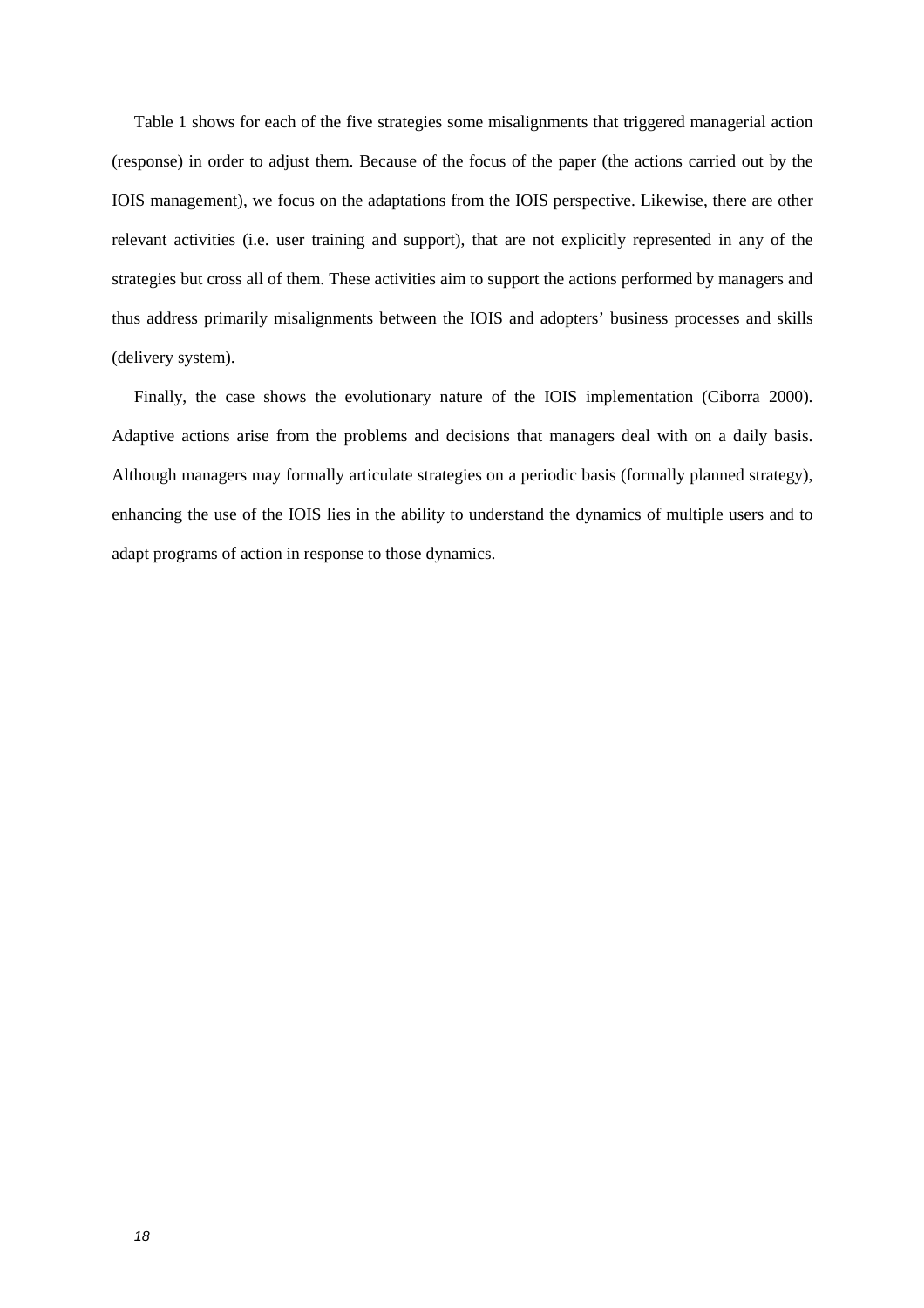| <b>Strategy</b> | <b>Types of misalignments</b>                                                                | <b>Responses/Adjustments of misalignment</b>      |
|-----------------|----------------------------------------------------------------------------------------------|---------------------------------------------------|
| Keeping the     | Technical misalignments: companies wanted to keep their business processes thus adapting     | The messages and data flows defined in the        |
| autonomy of     | them to the standard and the new system specifications seemed unnecessary (box 1 and 2);     | standard as well as the applications and          |
| adopters        | in addition there existed a gap between the standard specifications and the current business | procedures of the IOIS were adjusted.             |
|                 | processes of the companies (box 2). On the other hand, the initial design logic of the IOIS  |                                                   |
|                 | constrained the use of the system (delivery system misalignment in box 6).                   |                                                   |
| Accommodating   | Delivery system misalignments: the web-based application loaded all the fields of a          | Misalignments were addressed with changes in the  |
| the IOIS to     | message, when users were only interested in a few of them. That damaged the performance      | hardware architecture and application's logic of  |
| unintended uses | of the IOIS, which in turn penalized the productivity of users in the workplace (value       | the IOIS.                                         |
|                 | misalignment in box 4). In addition, the architecture of the IOIS had been designed to       |                                                   |
|                 | support a fewer number of transactions (technical misalignment of the IOIS with its original |                                                   |
|                 | specification).                                                                              |                                                   |
| Managing the    | The submission of e-mails to non-adopters created delivery system misalignments to the       | Misalignments were addressed with changes to      |
| coexistence of  | addressees (boxes 3 and 5), which in turn penalized senders work. Some of the messages       | applications of the IOIS and with changes in the  |
| multiple        | were lost, and this damaged the senders' service to the final customers (value misalignment  | working procedures of clerks at the IOIS.         |
| exchange        | in box 6). Then senders started duplicating exchange channels, which in turn caused lack of  |                                                   |
| channels        | coordination in the message exchanges (delivery system misalignment in box 8).               |                                                   |
| Agreeing on the | There were delivery system misalignments as the lack of homogenization in the use of the     | Misalignments were addressed by adjusting user's  |
| operational use | system created difficulties to addressee firms when integrating incoming messages (boxes 1   | exchange systems, working procedures and          |
| of the system   | and $2$ ).                                                                                   | awareness of the impact of their actions.         |
| Balancing the   | Firm's headquarters did not feel it worth integrating their corporate systems with local     | Adjustments were made to the applications and     |
| degree of       | initiatives such as PortIC because they aim to homogenize their business processes and       | procedures of the IOIS in order to avoid          |
| integration     | technologies throughout the company not only locally (technical and delivery system          | companies to tightly integrate their systems with |
|                 | misalignment).                                                                               | the IOIS. They provided loose couplings           |
|                 |                                                                                              | mechanisms.                                       |

Table 2: Strategies, misalignments and adjustments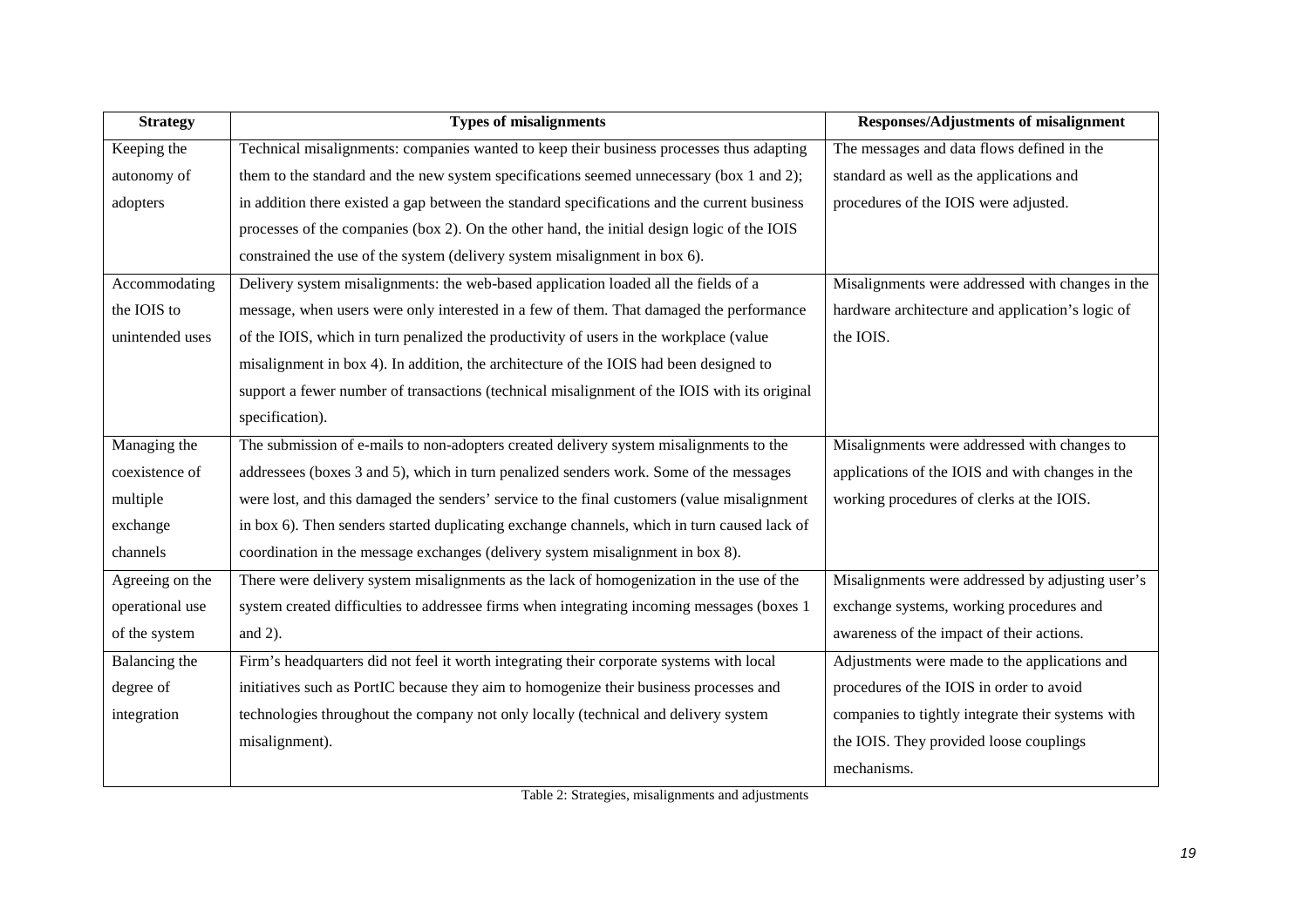#### **7 Contributions**

We consider this paper contributes to IOIS management. First, the paper shows that given the role of unintended uses and change, IOIS implementation requires management to: 1) devote resources not only to design, but also to understand the misalignments that arise during use between the IOIS and its adopters at three dimensions: technology, delivery system and value; and 2) respond in order to forestall these misalignments. Secondly, we have presented a set of strategies (managerial manoeuvres), which were triggered by misfits between the IOIS and its adopters, that have proved successful in promoting the integration and use of an industry IOIS. Those strategies, which are grounded on an in-depth case, may provide a meaningful guide to action for IOIS management.

On the other hand, this paper also contributes to IOIS research. First, IOIS literature has proposed primarily factor-based models to explain either the adoption decision or study the extent to which the IOIS is used. This paper is novel in the sense that it presents a process-oriented description (in terms of sequences of actions) of IOIS integration and use. Secondly, we use grounded theory, which to our extent has not already been used in the process-oriented IOIS literature. Thirdly, the paper illustrates the use action-oriented diagrams; we consider such diagrams are useful graphical tools that help structure and report on processual data, which constitutes an important task during theory modelling. Finally, although this is a single case, and thus generalizability cannot be assessed, its strength lies in the depth and length of data gathering.

**Acknowledgements:** This work has been partially supported by the Spanish research project TIN2004-07461-C02-02.

#### **8 References**

- Agerfalk, P. J., Goldkuhl, G., Fitzgerald, B. and Bannon, L. (2006) 'Reflecting on action in language, organisations and information systems', European Journal of Information Systems, (15): 1, 4-8.
- Angeles, R. and Nath, R. (2000) 'An empirical study of EDI trading partner selection criteria in customer-supplier relationships', Information & Management, (37), 241-255.
- Axelsson, K. and Goldkuhl, G., 2004, Theory Modelling Action Focus when Building a Multi-Grounded Theory. 3rd European Conference on Research Methods in Business and Management. Reading, UK.
- Blumer, H. (1969). Symbolic Interactionism: Perspective and Method. University of California Press, Berkeley.
- Ciborra, C. (2000). From Control to Drift: The Dynamics of Corporate Information Infrastructures. Oxford University Press.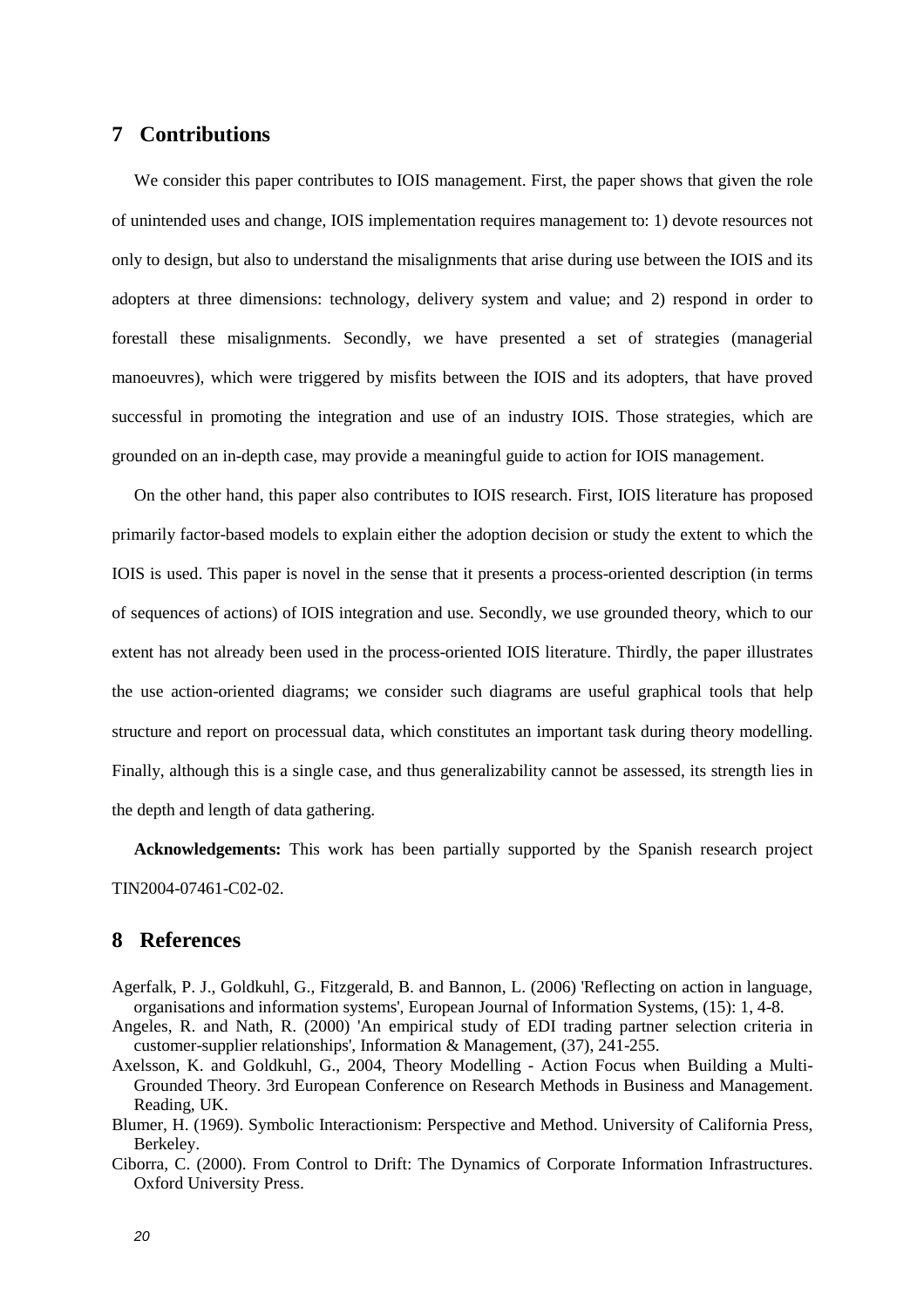- Cooper, R. B. and Zmud, R. W. (1990) 'Information Technology Implementation Research: A Technological Diffusion Approach', Management Science, (36): 2, 123-139.
- Crook, C. W. and Kumar, R. L. (1998) 'Electronic data interchange: a multi-industry investigation using grounded theory', Information & Management, (34): 2, 75-89.
- Goulding, C. (2002). Grounded Theory: A Practical Guide for Management, Business and Market Researchers. SAGE Publications Ltd, London.
- Iacovou, C. L., Benbasat, I. and Dexter, A. S. (1995) 'Electronic data interchange and small organizations: Adoption and impact of technology', MISQ Quarterly, (19): 4, 465-485.
- Kurnia, S. and Johnston, R. B. (2000) 'The need for a processual view of inter-organizational system adoption', Journal of Strategic Information Systems, (9): 4, 295-319.
- Kwon, T. H. and Zmud, R. W. 'Unifying the fragmented models of information systems implementation', in: a. R. H. J. R. Boland (ed.), Critical Issues in Information Systems Research, John Wiley, New York, 1987, pp. 227-251.
- Leonard-Barton, D. (1988) 'Implementation as mutual adaptation of technology and organization', Research Policy, (17): 5, 251-267.
- Lyytinen, K. and Damsgaard, J., 2001, What's wrong with the Diffusion of Innovation Theory? Proceedings of the IFIP TC8 WG8.1 Conference. Banf, Canada, pp. 173-190.
- Markus, M. L. and Benjamin, R. I. (1997) 'The magic bullet theory in IT-enabled transformation', Sloan Management Review, (38): 2, 55-68.
- Markus, M. L. and Robey, D. (1988) 'Information Technology and Organizational Change : Causal Structure in theory and research', Management Science, (34): 5, 583-589.
- Massetti, B. and Zmud, R. W. (1996) 'Measuring the extent of EDI usage in complex organizations: Strategies and illustrative examples', MISQ Quarterly, (20): 3, 331-345.
- Orlikowski, W. J. (1993) 'Case Tools as Organizational-Change Investigating Incremental and Radical Changes in Systems-Development', MISQ Quarterly, (17): 3, 309-340.
- Premkumar, G. and Ramamurthy, K. (1995) 'The Role of Interorganizational and Organizational Factors on the Decision Mode for Adoption of Interorganizational Systems', Decision Sciences, (26): 3, 303-336.
- Robey, D., 2003, Qualitative and Interpretive Approaches to Studying Information Technologies Following Acceptance. DIGIT 2003 - Beyond Acceptance: Investigating Post-Adoption Phenomena.
- Rodon, J., 2006, Methodological and Conceptual Review of Inter-Organizational Information Systems Integration. Proceedings of the 14th ECIS 2006. Göteborg.
- Rogers, E. M. (1995). Diffusion of innovations. Free Press, New York.
- Strauss, A. L. and Corbin, J. (1998). Basics of qualitative research : techniques and procedures for developing grounded theory. Thousand Oaks, CA: Sage.
- Swatman, P. M. C., Swatman, P. A. and Fowler, D. C. (1994) 'A model of EDI integration and strategic business reengineering', Journal of Strategic Information Systems, (3): 1, 41-60.
- Walsham, G. (1995) 'Interpretative case studies in IS research: Nature and Method', European Journal of Information Systems, (4): 2, 74-81.